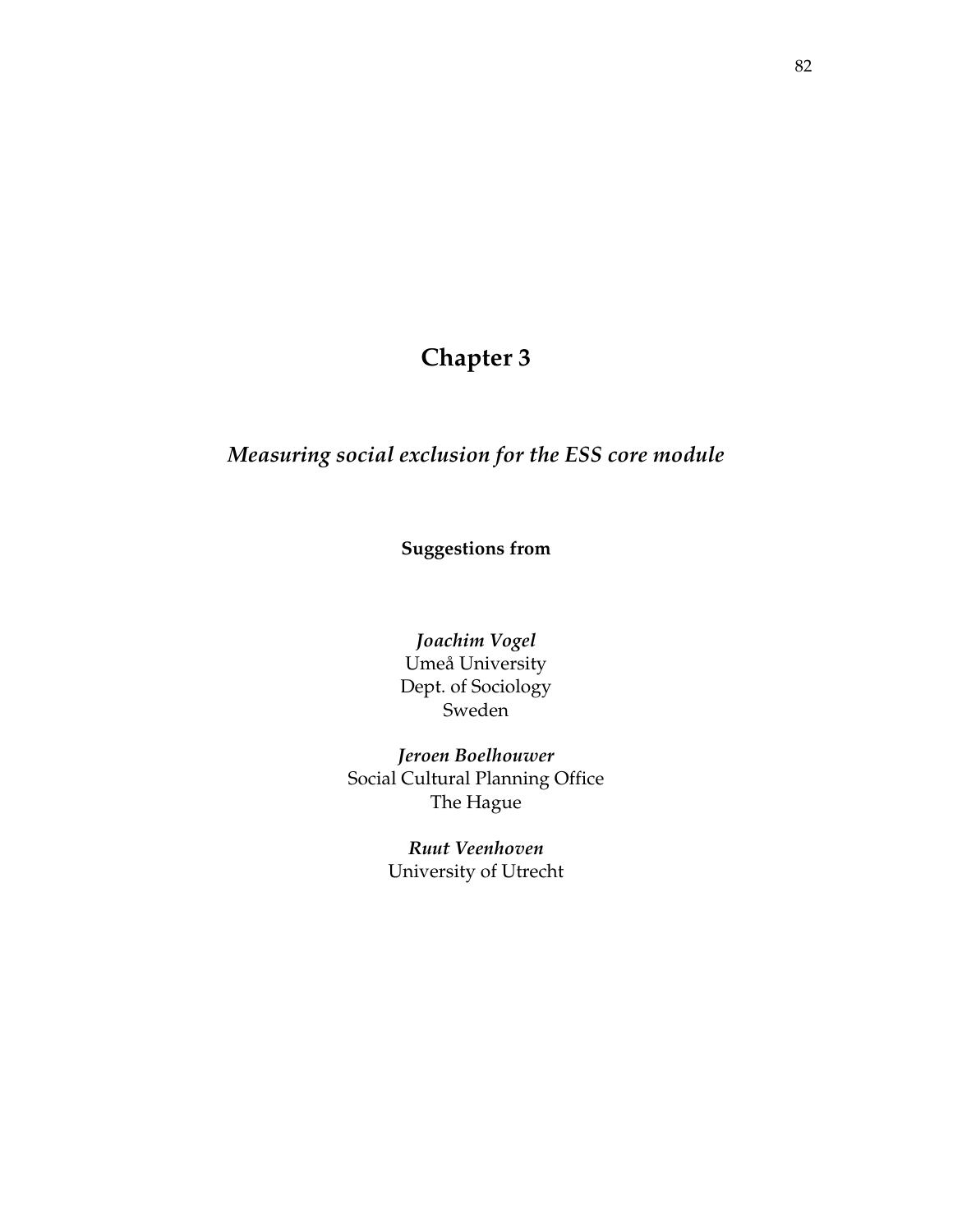## **Contents**

| 3.1 | Preface.                                                          |     |
|-----|-------------------------------------------------------------------|-----|
| 3.2 |                                                                   |     |
|     |                                                                   |     |
|     |                                                                   |     |
|     |                                                                   |     |
| 3.3 |                                                                   |     |
|     | 3.3.1 Comment on measurment of social exclusion by the CCT 105    |     |
|     | 3.3.2 Central Co-ordinating Team selection of items for pilot 109 |     |
|     |                                                                   | 114 |
| 3.4 |                                                                   |     |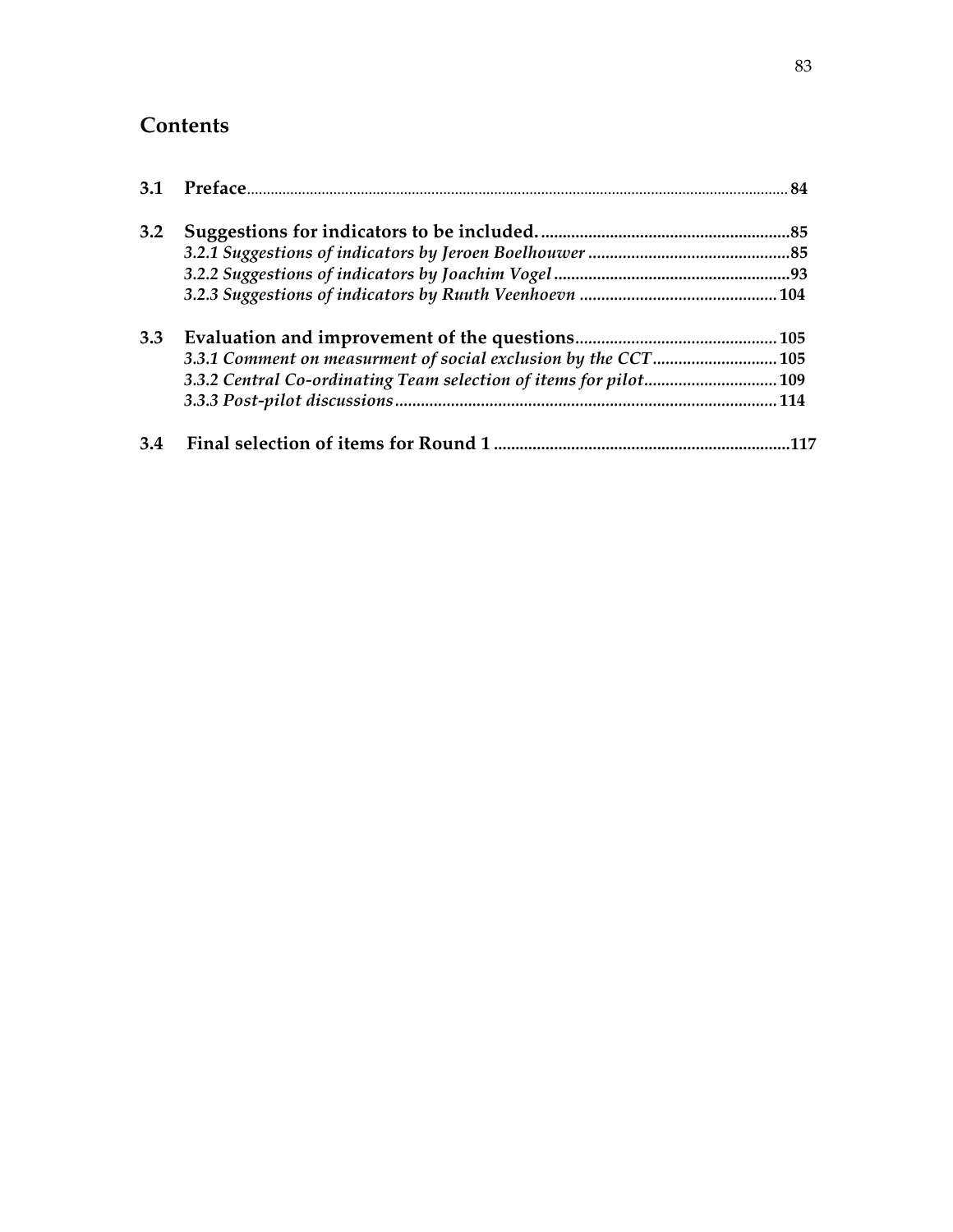## **3.1 Preface**

There is an intense discussion on the role and feasibility of indexes in social indicator research, social reporting, and the related quality of life research. A new status report on indexes in QOL research is in the pipeline, prepared by ISQOLS (Hagerty et al 2002). This report is based on contributions from a series of researchers, currently preparing their instruments to allow index constructions.

The attraction of indices is that they reduce the number of variables to be taken into account in further analyses and to characterize the situation in an area. For example the Dutch Social cultural center was always using one single index to characterize the living condition of people. Jeroen Boelhouwer will present this vision in section 3.1.

However, as we said above, not all people agree with this idea. For example Joachim Vogel of Statistics Sweden is strongly against this approach. He presents for this point of view the following arguments.

In the Nordic tradition QOL research is closely linked to social planning of the welfare state. This applies in particular to Statistics Sweden, which has to give priority to objective facts which fit in econometric and other models, and relate directly to goals in social and economic planning of transfers and services, labour market policy, housing planning, training etc. On the other hand, the ULF survey system, its richness of routine data collected since decades, offers a unique environment for experiments. However, there have been no serious attempts at constructing indexes, neither by the research community nor at Statistics Sweden.

There is no obvious theoretical foundation for such constructs, which could be based on consensus, neither among researchers, nor in society at large. Simple additive indexes without theory will not contribute to our understanding, but obscure reality. In short, neither the administration nor the general public will be interested in esoteric indexes without clear relation to reality.

Given the strength of his arguments Vogel was asked to provide suggestions for indicators of exclusion for the ESS.

There is also a debate about the use of objective and subjective measures of quality of living conditions and exclusion. In order to be able to cover also the subjective component of quality of life Ruut Veenhoven as been asked to provide us with the most commonly used subjective indicators for quality of life.

First the suggestions of the three experts will be presented. Next we will present the arguments of the CCT for their choice of questions for the ESS.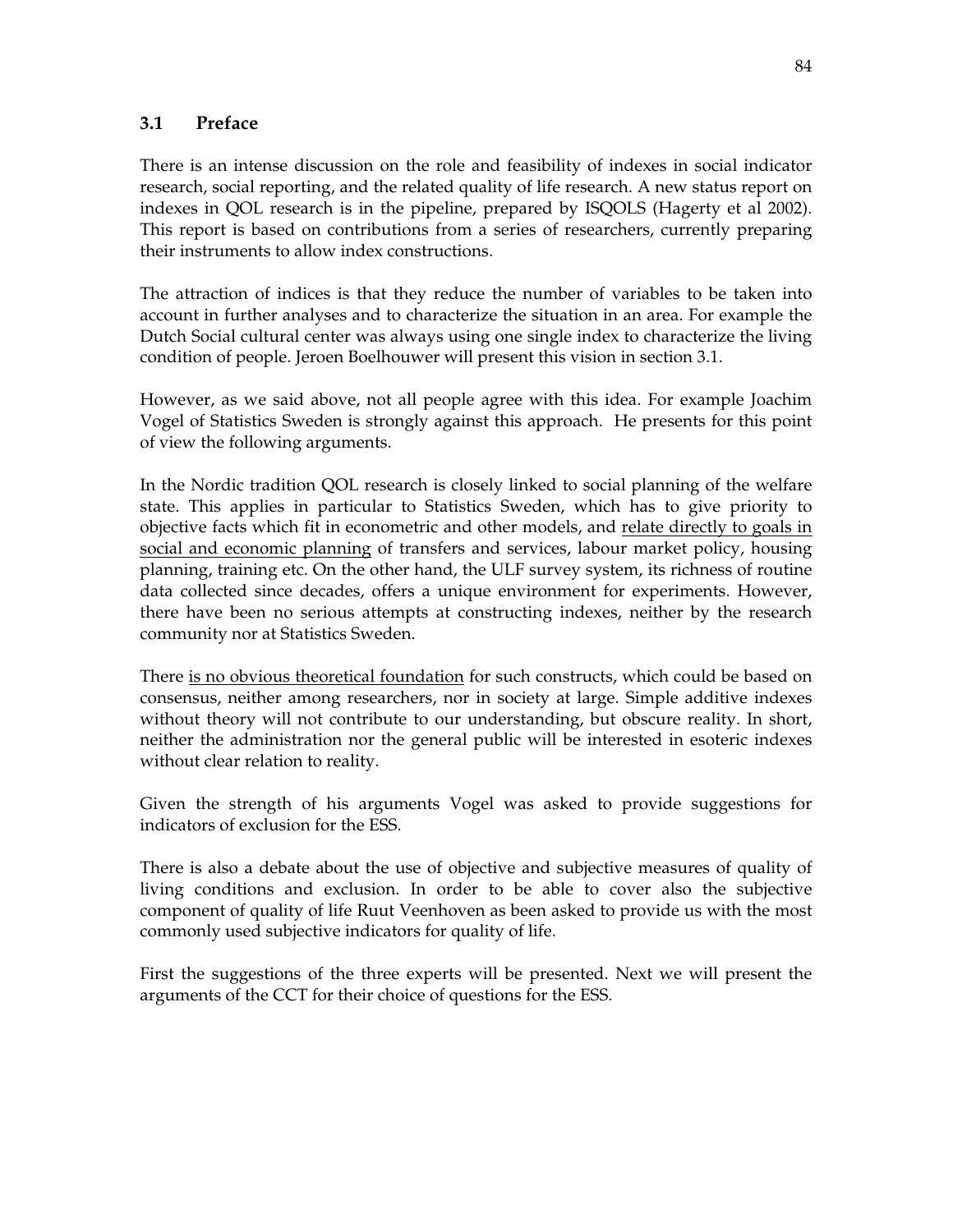## **3.2 Suggestions for indicators to be included**

#### *3.2.1 Suggestions of indicators by Jeroen Boelhouwer*

In every SCP report you will find a mixture of attention drawn to domains of living conditions and attention for special categories of the population. For example: a report on housing conditions deals not only with general housing conditions, but also with housing of the youth, the elderly or poor people. In reports on the youth, besides describing the general state of the youth attention is paid to their housing conditions, education, income, et cetera. As said: most of the SCP publications have a 'best resources' base. Because of the different data resources being used, the connection between these aspects most of the times cannot be made. As an integrative tool the SCP developed in 1974 an overall monitoring instrument: the living conditions index (LCI), based on the survey on living conditions. The aims assigned to the study on living conditions in 1974 were fivefold:

- 1. The first aim was to depict the living conditions as a *single entity*;
- In the seventies integrated information was needed for bridging the opposite posed notions of 'well-being' and 'deprivation'. Today again there is a sharp focus on deprived groups in the Netherlands. At the same time, the approach to such problems is no longer in terms of a one-dimensional solution. Improving the quality of life is not only carried out through offering jobs, but via improving livability and social participation as well.
- 2. To have the possibility to tell if things are getting worse or better, we have to evaluate this index in terms of *positive and negative*;
- 3. To do so, we don't want to publicise absolute figures each year. An important aim is to identify trends, so we want to create a *time series* for observing changes;
- 4. To get some clues on the cause of changes in the living conditions it can be a great help to see changes in the separate indicators. So the fourth aim set to the study was not only to monitor living conditions as a single entity, but to *monitor developments in the separate indicators* over time as well;
- 5. However, in order to explain changes over time we not only take into account changes in the separate indicators, we also use other information. We examine for example to what extend age, income, education and labour influence the living conditions. The last aim was therefore to situate the description of social and cultural conditions in a *broader context* of background information.

The next step in developing the LCI was to determine which areas were to be included in the umbrella notion of living conditions. An important starting-point was that a main task of the SCP is to make policy recommendations to the government. For that reason, clusters were selected that were (more or less) capable of being influenced by government policy. The actual indicators, as well as the variables comprising these indicators, were then defined within each cluster. Until 1993 the term used was 'the index on well-being', a term often associated with subjective feelings or with happiness. Since the index was designed to create an objectified picture, the SCP now prefers the term 'living conditions index'.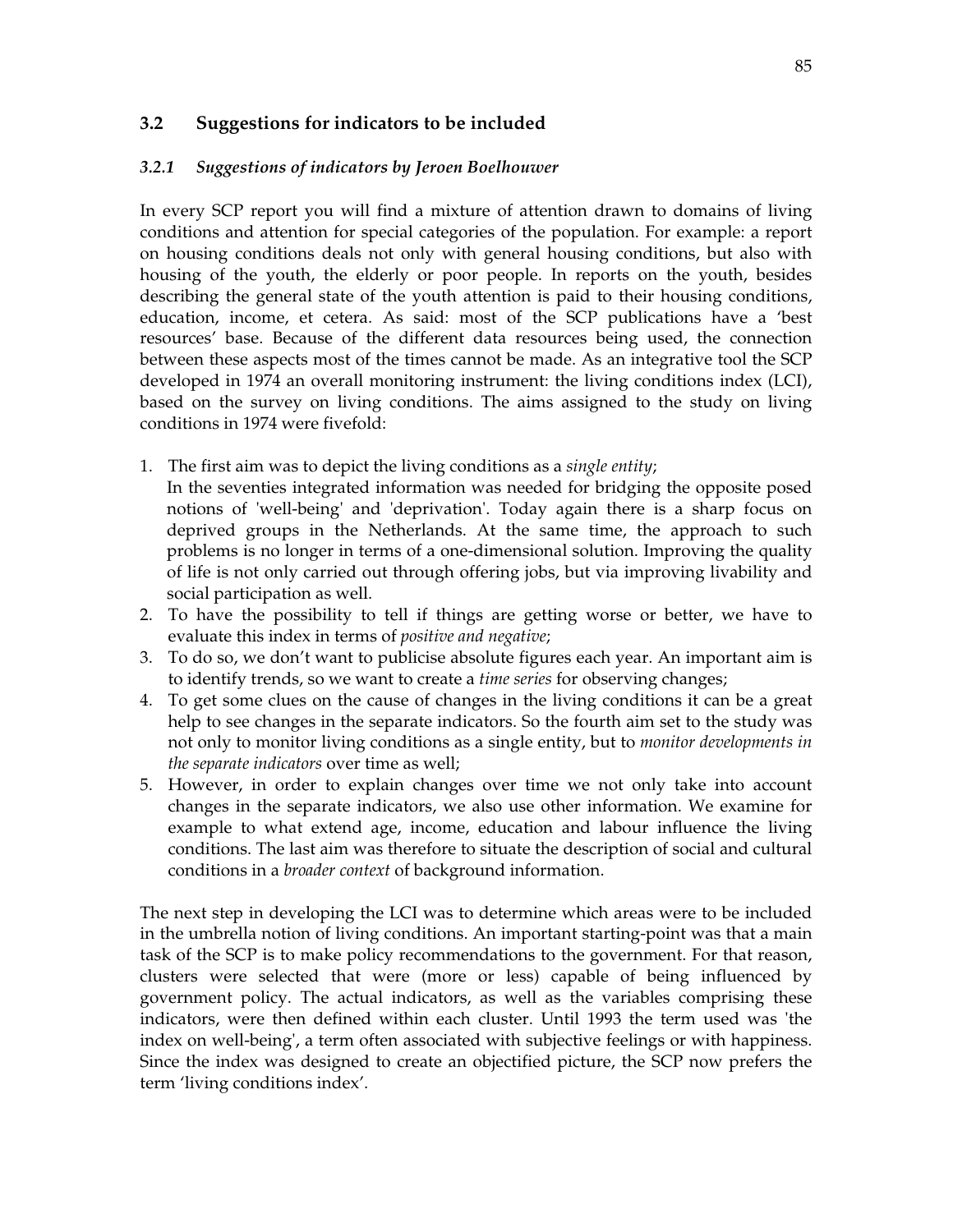Because no all-encompassing theory was available for making a selection, the SCP's decision in 1974 was to choose indicators and variables which can be presumed in their totality to say something about a person's current living conditions, or state of wellbeing. In so doing, the SCP adopted a position based more on pragmatics than on principle, keeping in view its primary objective of depicting living conditions as a comprehensive whole. We did, however, draw from the experiences of others, in particular the 1973 OECD list of indicators. A number of requirements were set for the indicators:

- 1. They were to be focussed on '*output'.* The number of dwellings actually built was less important for the LCI than peoples housing conditions, and the number of doctors was not as important as the state of health of individuals.
- 2. The indicators were to be *general in nature*. The indicators have to be applicable to the entire population rather than to specific groups. So there are, for example, no indicators about working conditions, as the unemployed obviously don't enjoy them.
- 3. They were to measure *objectified* characteristics of living conditions. Rather than speak of 'objective indicators', we use the term 'objectified' -as the choice of indicators, and the implicit assumption of what is good and what is not, is at least normative. Anyhow, the chosen indicators are not subjective nor satisfactions. This in order to avoid personal preferences and individual interpretations of concepts and, more important, because of our purpose, which is to be relevant for policymakers.
- 4. It was to be clear, at least implicitly, whether they had a *positive or a negative effect* on well-being. Otherwise we wouldn't be able to tell whether the living conditions as a whole is changing, whether it is getting better or worse.
- 5. They also had to be measured at an *individual level*. This makes it possible not only to monitor developments at the national level, but to break down living conditions for different groups in society as well.

Taken together, we believe the indicators provide an objectified description of individual living conditions. The LCI is nowadays composed of indicators from eight areas, as can been seen in table 1. This choice of clusters and indicators is, however, by no means final, and has changed over the years. I'll come to this later on.

#### Relevance of the LCI for policy(makers)

What could be the relevance of the Living Conditions Index for policy and policymakers? Let's start by recalling that the main aim of the LCI is to monitor the social and cultural developments in the Netherlands: is it getting better, or is it getting worse? In this way the LCI is a descriptive instrument to identify trends in the living conditions. Moreover, the LCI can help us keeping track of deprived groups in society. If it goes better in the Netherlands, are there any groups lagging behind, and if so: which groups? This is related to an important goal of policy in the Netherlands: as many people as possible sh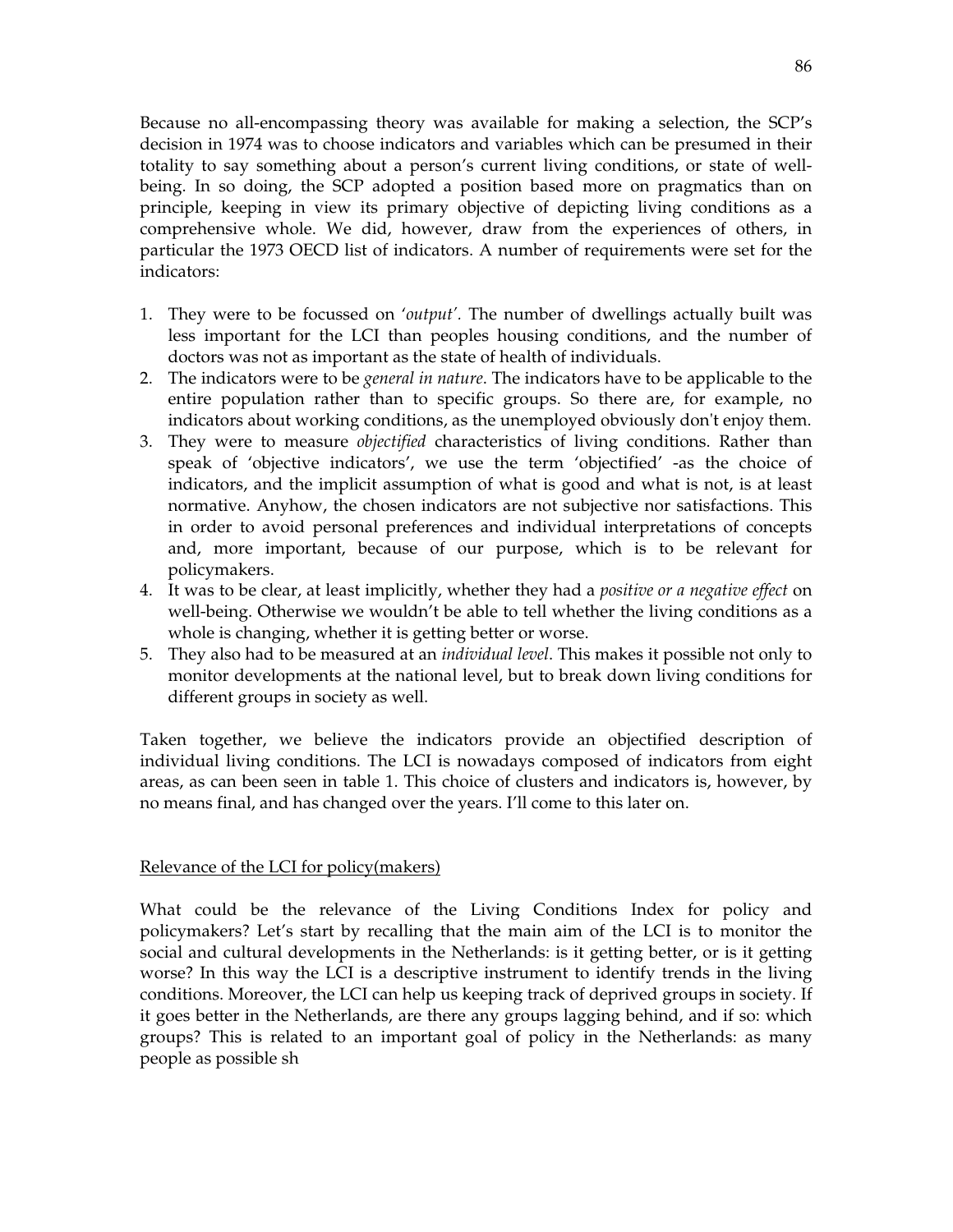ould profit from economic growth. Ideally, there should be an equal distribution of growth between groups (and individuals). When groups fall behind or do not profit for a longer period, it is possible that new policies have to be considered.

However, the LCI can provide us only with a superficial glance of groups lagging behind and the causes of it. To tell something more about the exact reason of their deprivation, other resources are needed. With the LCI we can point out and identify deprived groups, but thereafter we have to look at other data to come up with a more complete answer about the reasons of their deprivation. That is, if it is possible at all to identify the exact causes of their deprivation. In social sciences it has been proved very hard to identify exact causal relations between outcomes and policies. So many things influence developments in society that providing policymakers with an exact model of causalities is very near to impossible.

| Clusters                | Indicators                                                                                             |
|-------------------------|--------------------------------------------------------------------------------------------------------|
| 1. Housing              | a Type of ownership                                                                                    |
|                         | b Type of building                                                                                     |
|                         | c Number of rooms                                                                                      |
|                         | d Area of living room                                                                                  |
|                         | e Scary spot in the neighbourhood                                                                      |
|                         | f Year of construction                                                                                 |
| 2. Health               | a Number of psychosomatic symptoms<br>b Number of nine serious illnesses                               |
|                         | c Number of other illnesses                                                                            |
| 3. Purchasing power     | a Number of household appliances<br>b Number of hobby articles                                         |
| 4. Leisure activities   | a Number of hobbies<br>b Number of nondomestic entertainment activities<br>c Organisational membership |
| 5. Mobility             | a Car ownership<br>b Season ticket for the railway                                                     |
| 6. Social participation | a Active contribution to activities of organisation<br>b Volunteer work<br>c Social isolation          |
| 7. Sport activity       | a Number of times sporting a week<br>b Number of sports                                                |
| 8. Holiday              | a Holiday trip in past year<br>b Holiday trip in foreign country<br>c Number of holiday articles       |

Table 1: clusters and indicators of the living conditions index since 1997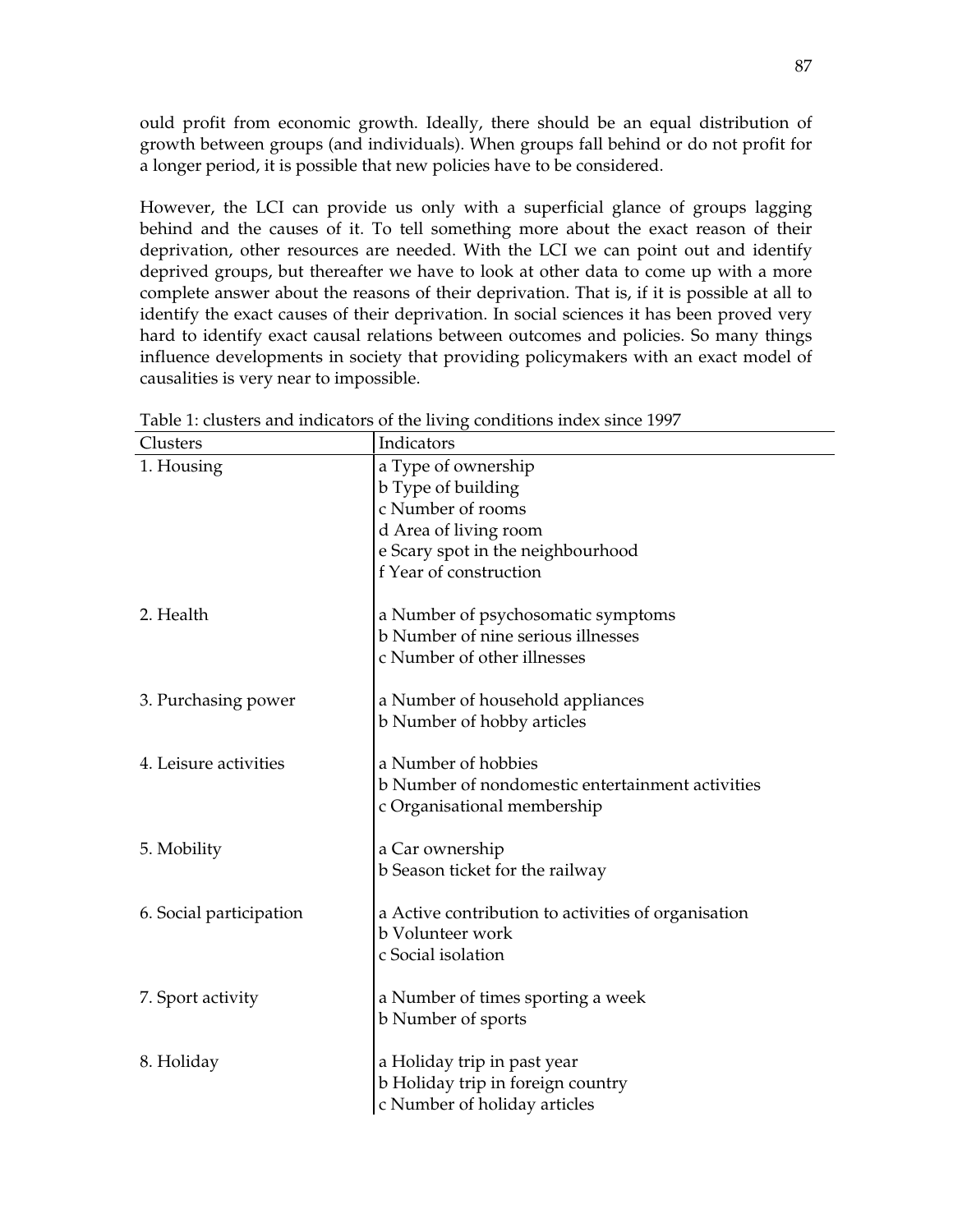An additional problem could be that not all the indicators comprising the LCI can equally be influenced by government policy. Though this was one of the requirements for the indicators set at the very beginning of the study on living conditions, we succeeded for some indicators better than for other. For example the number of psychosomatic symptoms is on the verge of being an objective and a subjective indicator. The same holds for the scale of social isolation. This is not to say that subjective indicators are unable of being influenced by policy at all, but it is very hard to tell what exactly caused a change in such indicators. On the other hand, this only is a minor problem, for a main goal of the LCI is to provide policymakers with a *global image* of living conditions, with which trends and deprived groups can be identified.

Of course the worst off groups have an accumulation of arrears. Policymakers can judge the importance of arrears in one area different from arrears in another area. The judgement of people who don't go to theatres or to museums (things government subsidizes and likes people to do) might depend partly on other factors. It shall be worse if they don't go out to other places of entertainment as well, or if they don't meet people in other ways, or if they are poor, et cetera. On average, arrears in more than one domain of living conditions are worse than arrears in one domain only.

So, the relevance of the LCI for policy and policymakers can be divided in the following steps:

- the LCI monitors the development of living conditions via an integrated way as well as via various domains and indicators, and for the Netherlands as a whole as well as for subgroups;
- in this way we can also identify deprived groups;
- when they are identified, causes of their deprivation can be looked for (if this is not possible by the living conditions survey, then other data have to be used);
- on the basis of the importance given to the arrears and to the causes, new policies can be found needful.

However, we have to bear in mind that the LCI can only be interpreted in a *relative* sense. We can only tell if things are getting better or worse if we have a time series to look at. This goes for the development of living conditions in the Netherlands as a whole, as well as for the development of living conditions for subgroups. For example: the elderly have traditionally bad living conditions compared to other age groups. By itself this is a not very worrying insight, for –on the average- their houses are smaller, and they are less able to sport and participate in non-domestic entertainment activities than younger people. The situation becomes more alarming if their living conditions decline, or even worse, keep declining over a longer period of time.

#### Constructing one single index

An important question is how to integrate the different indicators into one single index. While money can be used as a counting unit to aggregate or compare economic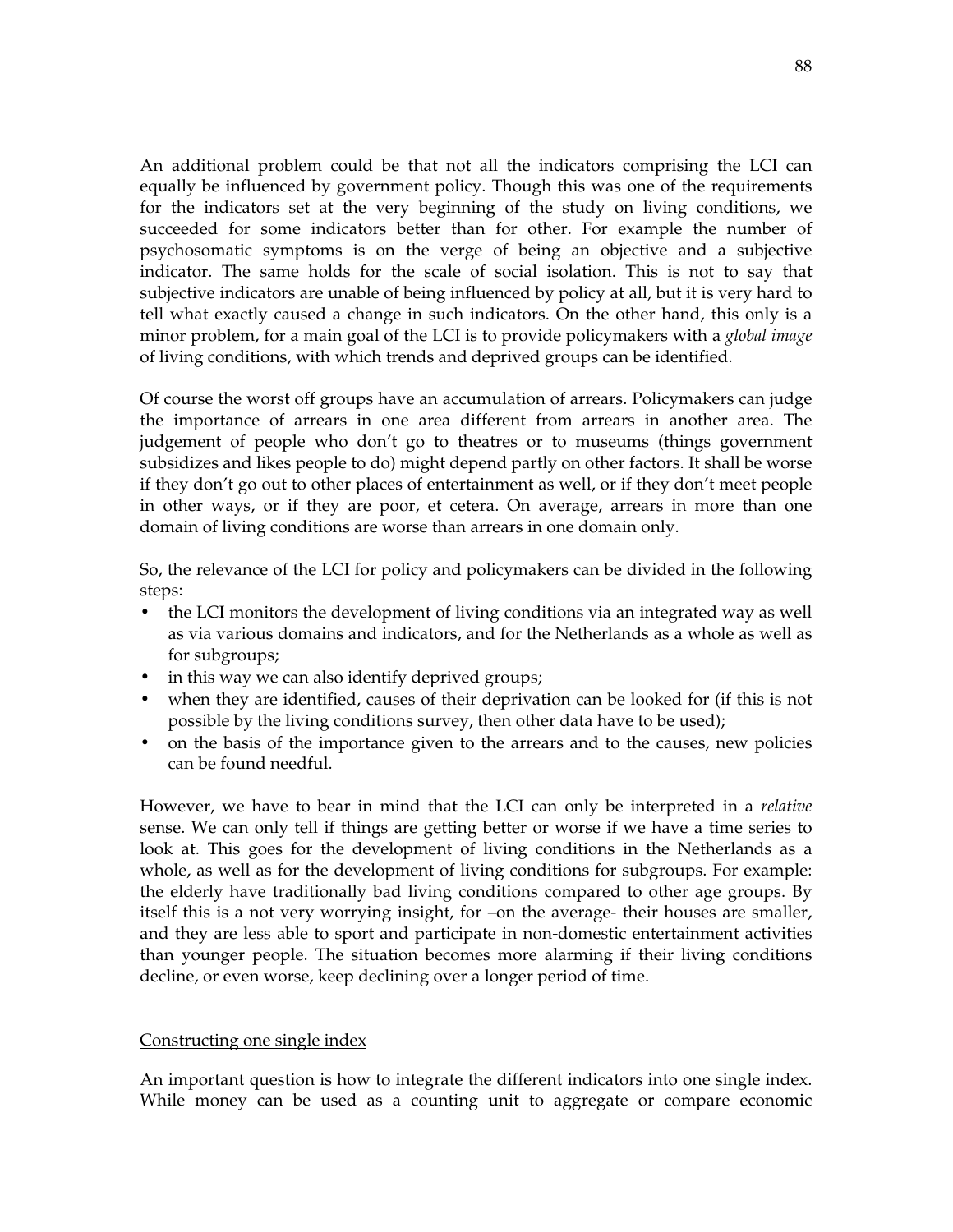indicators, no such unit is available for social indicators. Just like there is no theory available for selecting clusters or indicators, there is no theory for combining the indicators into one index as well. There are a lot of different possibilities to cope with this problem, such as consulting experts or summing the figures unweighted. One other method is to look at the change in percentages of the various indicators, and to construct an index as the unweighted average.<sup>i</sup> For example: in year x 25% owns a car and 30% participate in an organisation. In the next year of measurement, 50% owns a car and 35% participate in an organisation. A combined index will rise from 100 to 115 [that is: 100+((50-25)+(35-30)/2)]. Another method is to define goals and calculate to what extent these goals are met. This method is used by the UNDP for their Human Development Index.

Because of the lack of external criteria for weighting the indicators, the SCP chose for a rather pragmatic solution. The starting point was the common dimension of the chosen indicators, which all contribute positively or negatively to the living conditions. Moreover, a single indicator which correlates better with the others should have a greater weight. Another starting point was that it had to be an *individually based* index, since we not only wanted to follow developments for the Netherlands as a whole, but for different groups in society as well. We decided to *statistically* construct the living conditions index from the eight clusters mentioned earlier. In the beginning we used factor analysis to construct the index.

We now use nonlinear canonical correlation analysis (the program is called OVERALS) to do so. This procedure enables us to cluster the indicators not only theoretically, but in the analysis as well. Besides that, the procedure can be used to weight the indicators. In short, this analysis -which is a variation on principal component analysis- calculates the weights so as to maximise the sum of the item-total correlations. OVERALS also has the advantage that variables do not have to be measured at the interval level (which is an assumption of PCA). Another advantage is that the *categories* of the indicators receive weights besides the indicators themselves, thus enabling us to compare the categories too. OVERALS looks first at the influence of the separate indicators within one cluster. Then every cluster is equally weighted in the combined index; irrespective of the number of indicators included in a cluster. This also is an advantage to previous used techniques.

#### Living conditions and resources

As you may have noticed, in the index itself there are no indicators for education, income, source of income or paid employment. They were left out in 1989. This change was motivated by theoretical considerations. Until 1989 the living conditions index contained indicators which can be seen as 'output' or 'realised opportunities', like the type of housing and the activities someone participates in. On the other hand the index contained some elements which contribute to *realising* the opportunities, like level of education, income and paid employment. We thought that these elements could better be seen as *resources* which enhance peoples opportunities to achieve certain living conditions (see figure 7 for a graphical presentation).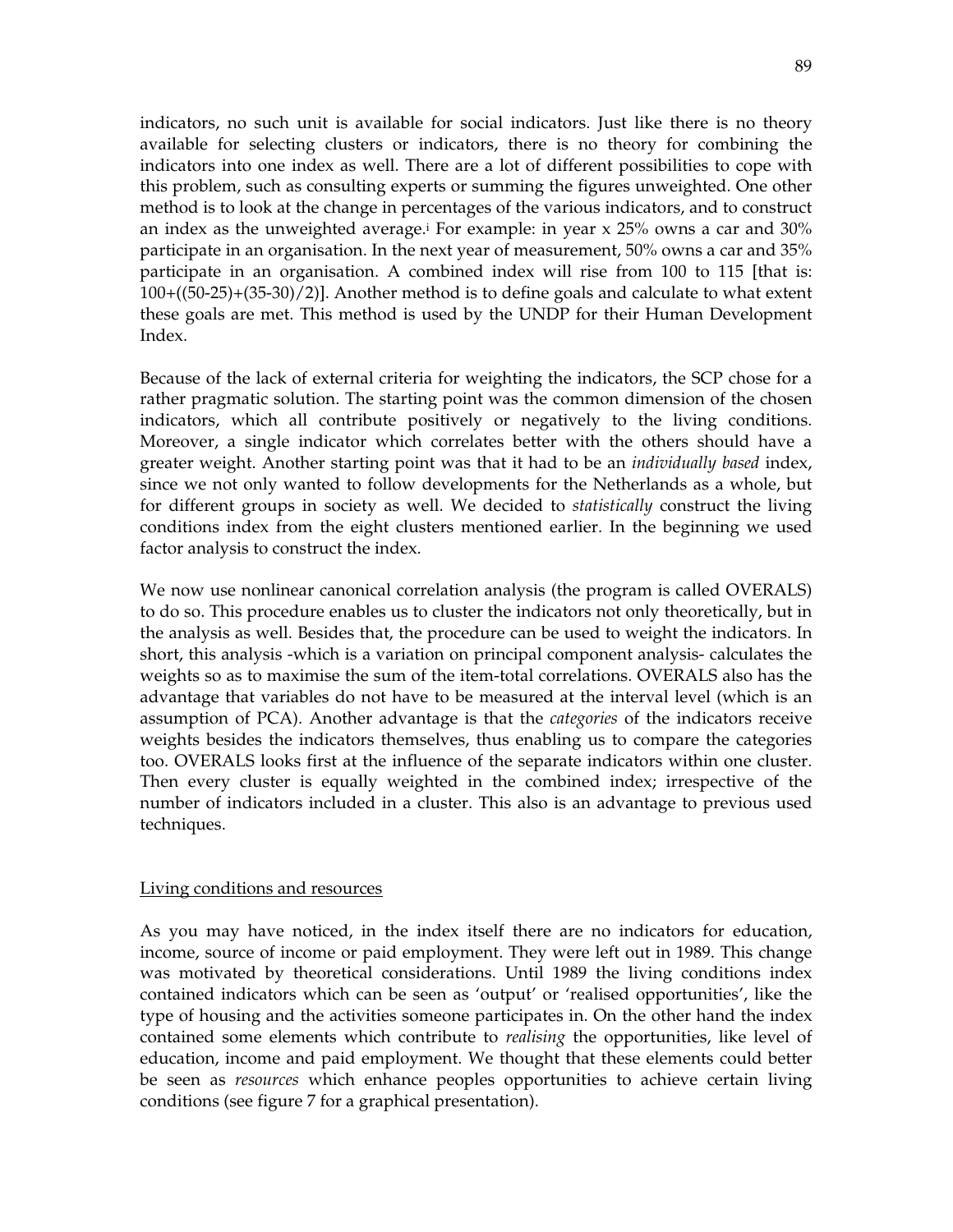So we now use these resources to describe the backgrounds of living conditions and have removed them from the index. When describing these backgrounds we posit a causal relation: the more resources a person has, the more likely he or she is to enjoy better living conditions. In this way the living conditions index reflects the degree to which people realise their opportunities. This makes it possible to consider if government policy is needed to improve the conditions by which more people can realise more of their opportunities. The removal of the resources from the LCI did, however, not affect the main structure of the index. Without these indicators, the remaining ones correlated in the same way as they did before.

The splitting up of living conditions and resources, and the theoretical considerations that motivated it, now raise the question of what to do with health. From the standpoint that resources create the preconditions for achieving certain living conditions, there is something to be said for classifying the health cluster under the resources. One might argue that good health is a prerequisite for good living conditions as defined by the index. On the other hand, one could also regard peoples state of health as an *outcome* of government policies or other factors that make for optimal living conditions. For this reason we have decided thus far to retain health as part of the index proper.

#### Objective living conditions and subjective satisfactions

There are also no subjective opinions of individuals in the index. The most important argument for leaving them out, is that we analyse living conditions in terms of policyrelevant indicators*.* Our purpose is to furnish the government with concrete handles for achieving a desired result. Identifying the exact sources and dete rminants of happiness would be so complicated, if at all possible, that research on subjective feelings would yield little information relevant to policy-making. But, because of their obvious relationship, we regularly examine the relationships between the living conditions index, satisfactions, subjective health and general happiness (see figure 1 for a graphical presentation).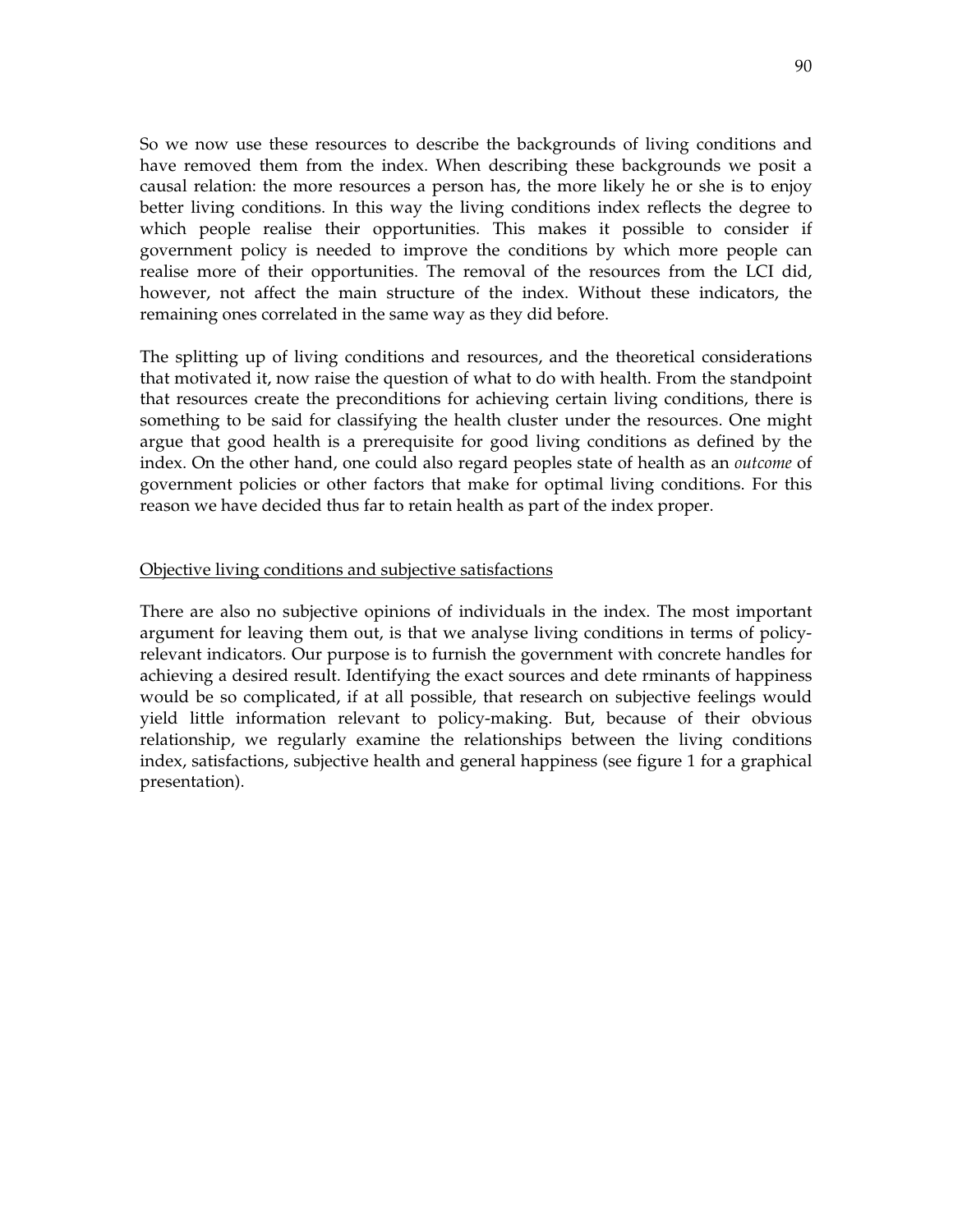#### Figure 1: Draft social model



Analysis of this relation shows that the better some ones living conditions are, the happier he or she is. Moreover, the correlation between happiness and the overall SCP index is stronger than that between happiness and the separate indicators in the index.<sup>ii</sup> In other words, combining the different aspects of living conditions into a single index is also worthwhile for studying how those conditions are related to happiness.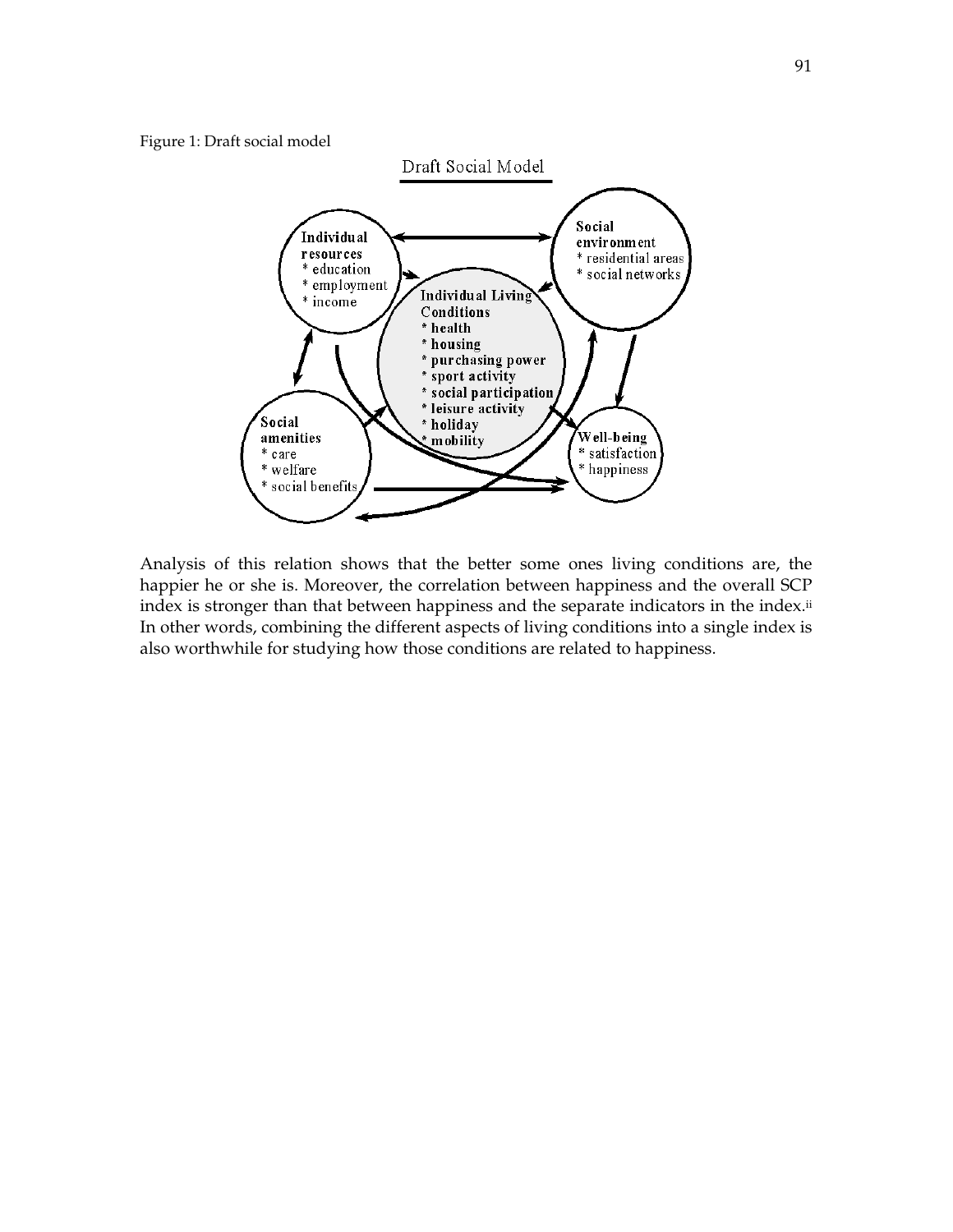#### **References**

Bauer, R.A. (ed.): 1966, Social Indicators (MIT Press, Cambridge, MA).

- Boelhouwer, J. and I. Stoop: 1999, Measuring well-being in the Netherlands. The SCP index from 1974 to 1997 (In: Social Indicators Research 48, pge 51-75).
- Horn, R.V.: 1993, Statistical Indicators for the Economic Sciences (Cambridge University Press, Cambridge).
- Ministry of Health, Well Being and Sport: 1997, Beleidsbrief Sociaal Lokaal Beleid (policy letter on social local policies).
- Mootz, M. and M. Konings-van der Snoek: 1997, De mate van welzijn: Verdeling en concentraties van welzijnsaspecten 1974-1989 (Social and Cultural Planning Office / VUGA, Rijswijk / The Hague).
- Ontario Social Development Council: 1997, Quality of Life in Ontario (http://www.lks.net/cdc/spno/report.html).
- Organisation for Economic Co-operation and Development: 1973, List of Social Concerns. Common to Most OECD Countries (OECD, Paris).
- Pierce County Department of Community Services: 1998, Quality of life Benchmarks (http://www.co.pierce.wa.us/services/family/benchmrk/qol.htm).
- Social and Cultural Planning Offics: various editions, Social and Cultural Outlook (Social and Cultural Planning Office / VUGA, Rijswijk / The Hague
- Social and Cultural Planning Offics: various editions, Social and Cultural Report (Social and Cultural Planning Office / VUGA, Rijswijk / The Hague).
- United Nations Development Programme: various editions, Human Development Report, (Oxford University Press, New York / Oxford).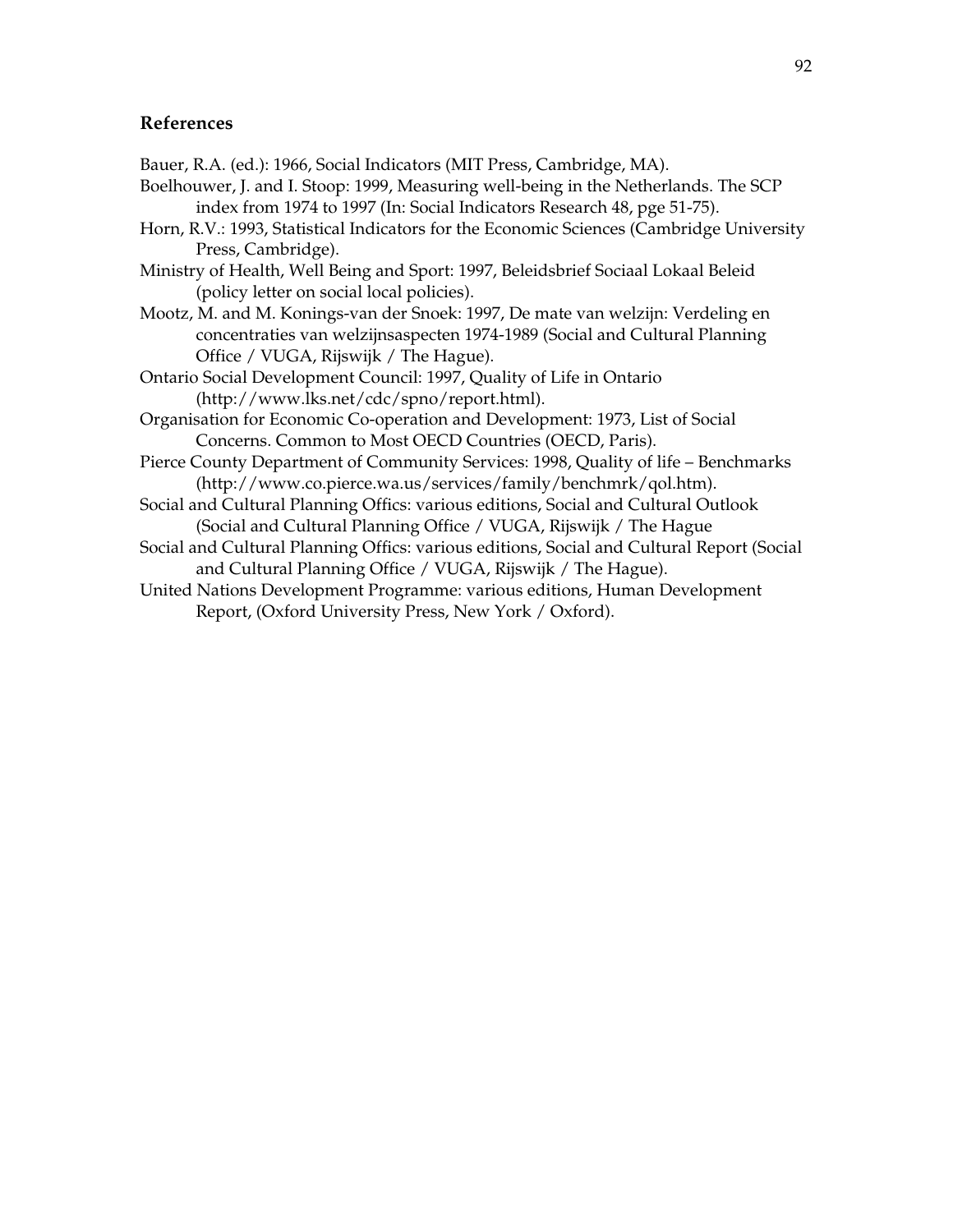The two sets of core variables defined in the ESS blueprint serve different but yet similar functions. The first set of items ("general social and political trends") has an interest in its own right as well as provides a background to the targeted studies relating to selected topics. The other set concerns a fixed set of standard socio-demographic variables ("social structure") found in all surveys, serving to classify the population according to their position in various dimensions relevant to the current topical issues. These background variables are of a general nature (gender, generation, social class, labour market status, family, ethnicity, region), reflecting the major sources of variation in social research. They are "multidimensional", in the sense that each of them measure several types of variation. Background variables of this character are usually designed to classify the entire population, to support reliable disaggregations, and to facilitate analyses of covariation over the entire variable range.

Social class, education, family composition, age, sex, ethnic status, and region are well established entities, and there is usually good consensus over their conceptualisation. Hence, the same type of variation is covered in most surveys, there is a well developed sense for the essentials of such a set of background variables, and the implementation will be less of a theoretical than a technical issue, given the ESS data collection context and demand for international comparability.

In its preparatory work of the Methodology group came up with a third complementary way of thinking about the core module. By adding an outsider perspective to the core module we would like introduce social exclusion (in a wide sense), vulnerability and personal insecurity in various life domains into the ESS standard repertoire. This set of indicators would be useful for the two general purposes of the ESS core module, serving as general background in targeted research, as well as social/economic data in its own right. Among the issues discussed in the methodology group were *unemployment, economic hardship and victimisation*. As I read the discussion in the methodology group, the focus of the discussion was not on these special domains per se, but on social exclusion in a wider sense. In the following I will develop this idea towards a more general approach for the core module, still with the restriction of producing an extremely short list of questions (about 20).

Putting the searchlight on vulnerability, hardship and social exclusion, will move us to **general welfare research** and **the social indicator tradition**. There is a long tradition in conceptualising, collecting and publishing such information in a coherent way in the general surveys of living conditions (usually called Quality of Life Surveys, Level of Living Surveys, General Households Surveys or Household Panels) and their reporting system (social reports), existing in most developed countries. These surveys are designed for *parsimonious* and *simultaneous* data collection within many social domains, and to produce a small set of social indicators within some 10 domains (usually education, social mobility, employment, working environment, income, material living standards, housing, leisure, transports, social networks, participation, victimisation and health). The first international attempt in this direction, and international agreements was made by OECDs social indicator program of the 1970s, including a final list of 39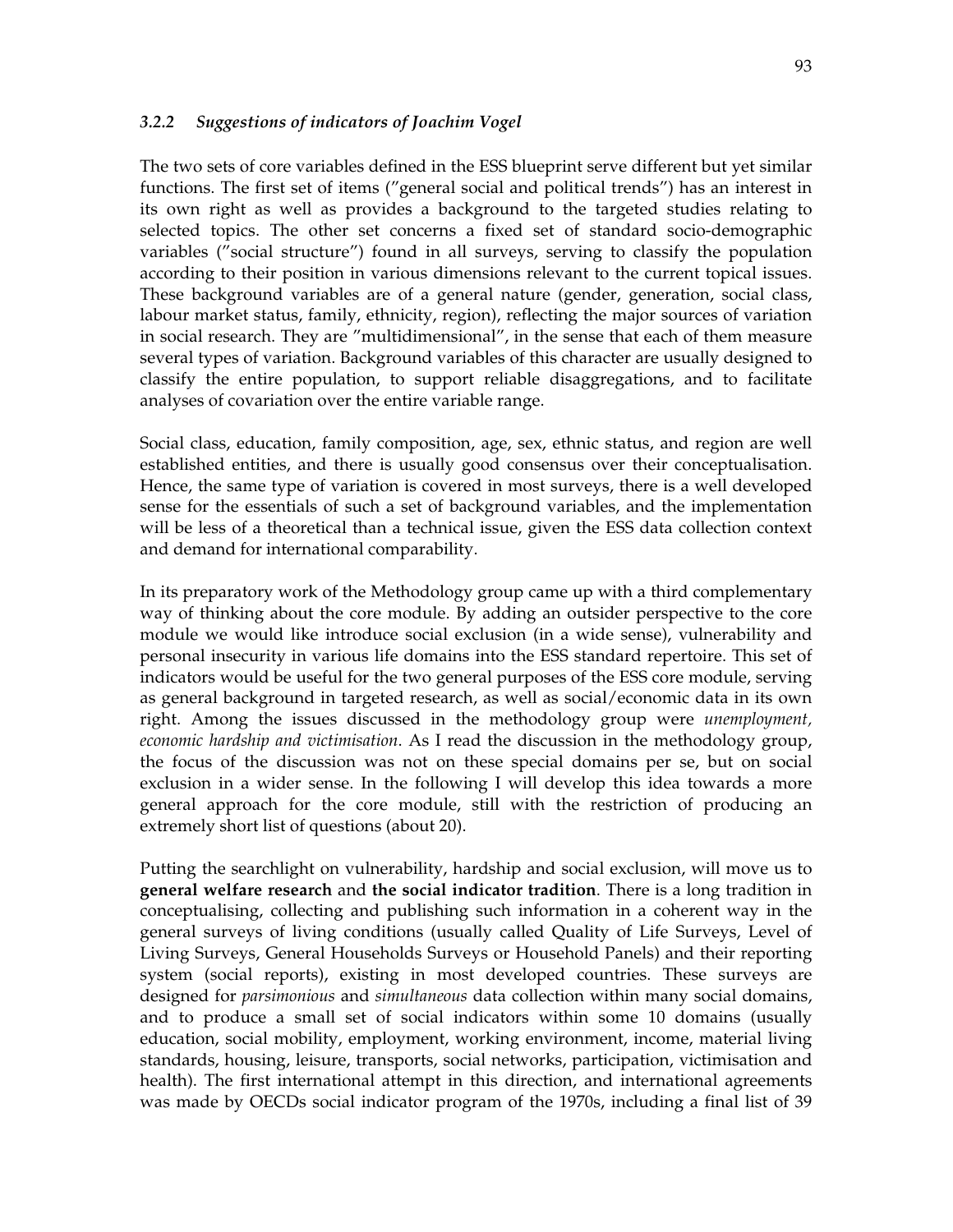indicators to be collected by general social surveys (finally carried out by 7 countries). Similar comparative attempts were made in Scandinavia in the 1980s (4 countries), and a number of national attempts followed after 1980. Early starters at national level were Sweden (1968) and UK (1973).

In 1994, Eurostat moved into this area with **the European Community Household Panel (ECHP).** The most recent comparative survey of interest was launched by the Wissenschaftszentrum in Berlin (WZB) in a concerted effort between some 15 participating countries. The **European Welfare Module (EWM)** is a small set of parsimonious social indicators to be included in already running national surveys, or launched as new surveys. ECHP and EWM are the two contemporary reference projects to guide the construction of the ESS core module. The ECHP will be terminated in 2002, after eight panel waves, which also will terminate many of its time series. It remains to be seen how many countries will participate in the EWM. Hence, there is a strong argument for the ESS to take on the responsibility for continuing a small set of base line data on social exclusion based on EWM and ECHP.

There is plenty of experience of conceptualising and measuring social exclusion in this tradition, since focusing on the vulnerable in all (most) of the social domains was a prime objective for the projects designed in the social indicator tradition. In parallel, we have seen an expansion of domain research, inspiring and inspired by the social indicator tradition, expanding the empirical studies of the early surveys of living conditions. Today, we also have a long tradition in the national Household Panel Surveys conducted in several countries, as well as other (cross-sectional) general surveys. The common denominator of all these surveys is a **parsimonious and regular screening**, plus a lot of experience of developing, collecting and reporting such data. This is precisely what we are looking for.

This proposal covers some 20 items in this direction. Starting from the general social indicator tradition, this proposal is not restricted to employment, income and victimisation only, but takes a wider perspective, also including housing, health, social networks and participation, all within the total frame of some 20 items. The advantage of this extension is a better coverage of social exclusion, which will offer a better choice of background information for specialised modules. Concurrently, this approach will also provide a minimum set of social indicator (social exclusion) module to the ESS, useful for social research in its own right.

These suggestions are based on experience and planning of national and comparative projects, including the conceptualisation and measurement of the OECD social indicator program, ECHP and EWM, and empirical and methodological evidence from 30 years of Swedish social indicator work and social reporting.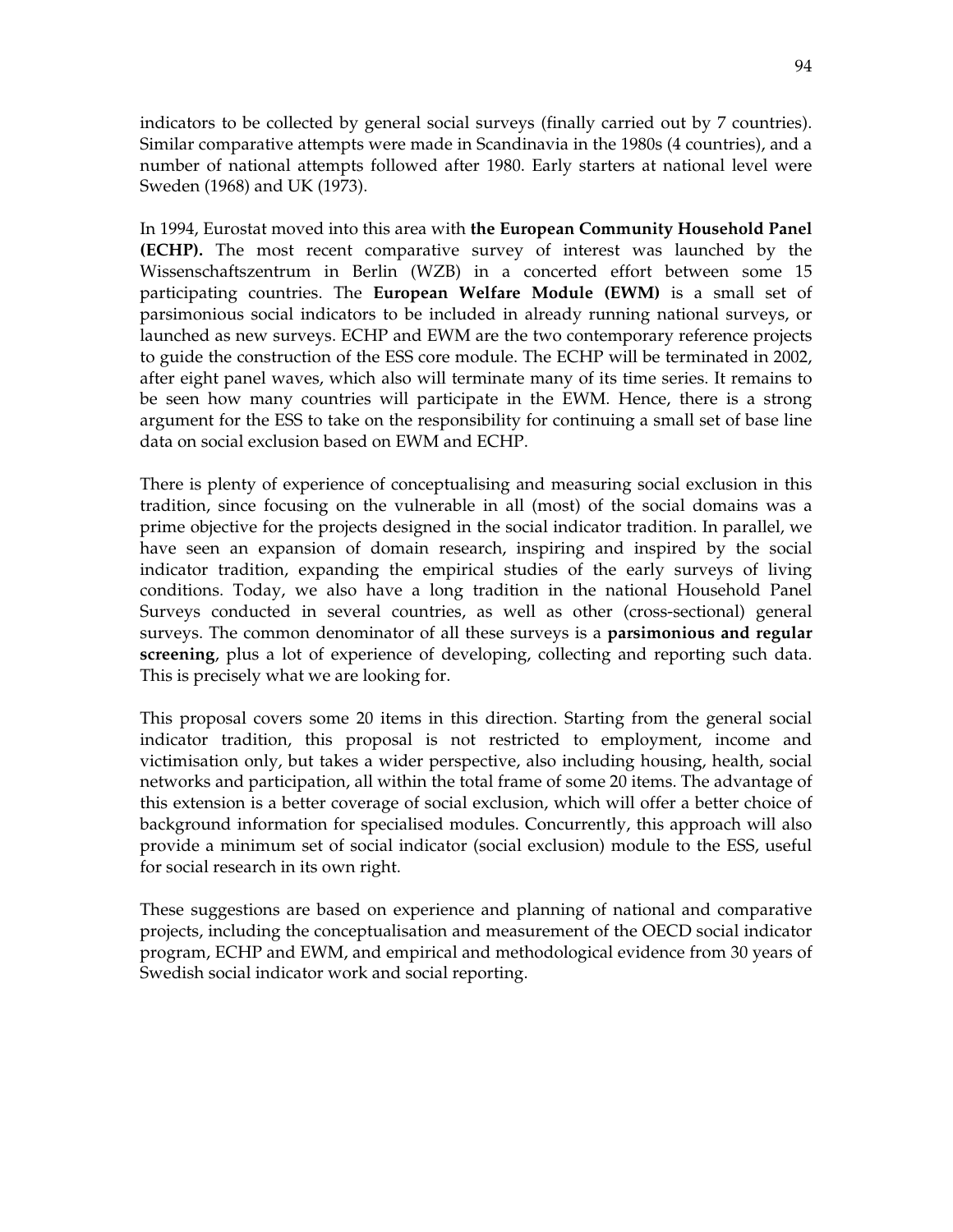#### **Criteria for inclusion**

There are two sets of criteria to consider, relating to theoretical aspects and data quality. We are looking for positions which represent states of *more or less permanent disadvantage*, implying strong restrictions or *loss of resources* to control one's living conditions in a wider sense. This position could be evaluated by objective criteria, but given the purpose the ESS (attitudes, values) there should also be a *personal understanding of the marginalised position by the respondent himself*, with its behavioural or attitudinal consequences, which speaks for subjective indicators.

From a technical point of view *objective criteria* should be preferred. Indicators should be designed to support *maximum comparability*. Furthermore, indicators should classify at least 10 percent into the disadvantaged group, in order to produce *a minimum of at least 100 cases* in the disadvantaged group.

## Employment indicators

Suggested topics:

- 1. unemployment history
- 2. involuntary inactivity/part-time work
- 3. job security
- 4. work alienation

## **Discussion**

The first option of measuring unemployment hazards would be *current unemployment*, which unfortunately wouldn't fit our inclusion criteria. First, current unemployment will require a much larger sample than the proposed ESS sample. Expanding the reference period by measuring **the incidence of unemployment during the last 5 years** will overcome this problem. The retrospective measurement of unemployment history is standard procedure in the Labour Force Surveys (LFS).

Unfortunately, this category not only includes persons fitting our criteria of permanent status, loss of resources, and personal awareness of precariousness, but also cases of frictional unemployment, e.g. youth and migrants in transition from education to work, between jobs, between housing location and in the course of family formation. Therefore we need complimentary questions to close in on our criteria. Two follow-up questions should cover the **number of unemployment spells** (which gives a continuous variable) and the **experience of long-term unemployment** over the last 5 years.

This set of questions was included in the European Household Panel (ECHP) as well as the European Welfare Module (EWM), in the Scandinavian Welfare Surveys and many national studies. There is a variation concerning the definition of long-term unemployment (6 or 12 months). The small survey sample of the ESS speaks for 6 months.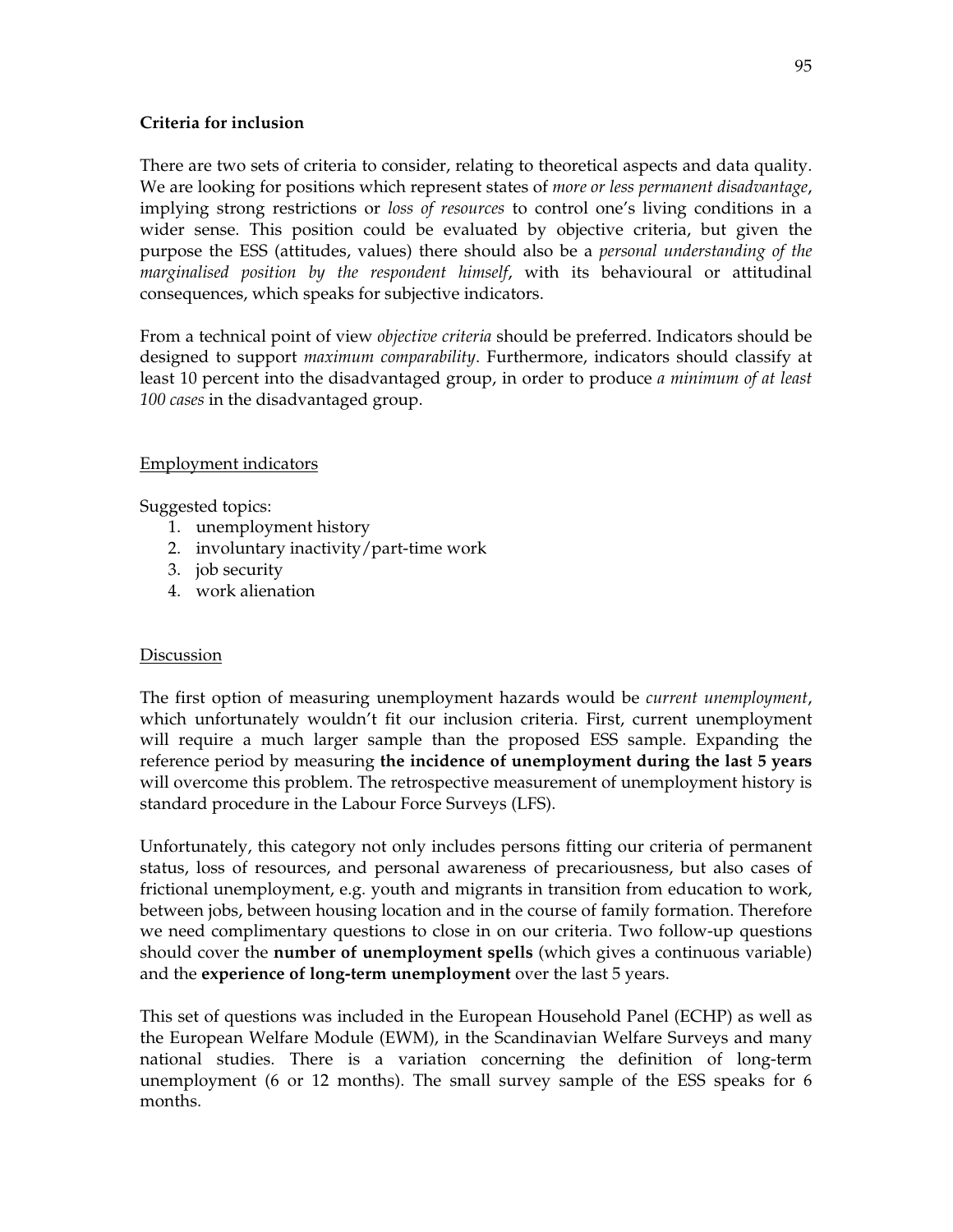#### **Question 1: Please look back over the past 5 years. Have You ever been unemployed during this time? If YES: How many times? If YES: Has any of these periods lasted for (6) 12 months or more?**

#### Involuntary inactivity

Unemployment, whether measured as current status or in a five-year retrospective perspective, only relate to open unemployment. In order to capture all types of employment problems we should focus on all types of involuntary inactivity, also including "discouraged workers" (inactive persons who have given up looking for work ) and involuntary part-time workers. In this case the reference period should be current status. This information could be collected as a follow-up question (for persons aged 16- 64) of the measurement of labour market status included in the other part of the core module. This general question should deliver a classification of the respondent's current labour market status, including the two categories *inactivity* and *part-time work*. These two categories should the be asked about *their reasons not to work (or work on a part-time basis).* This will add one question, which only will have to be presented to about one fifth of the total sample.

This indicator is included in the Labour Force Surveys, as well as in most general social surveys, such as the ECHP and EWM.

#### **Question 2:**

**What is your main reason for not working/working less than full-time?**  *(Want but cannot find a (full-time) job/other)* 

#### Job security

Indicators of **job insecurity** focus either on the *contractual situation* (limited duration or permanent/further notice) as in the Labour Force Surveys, or on the *respondents own estimate* of his/her chances on the labour market, based on the hypothetical question that he would loose his job. The latter obviously comes closer to our criteria of awareness of vulnerability. Working on a temporary contract is in fact often a related to highly skilled expertise, which could not be interpreted as cases of social exclusion from employment. Hence, this question can only be used as complementary information to the second concept.

Question 4, as defined below should be used in conjunction with question 2 to summarise all persons aged 16-64 who have an insecure position on the labour market, including persons currently unemployed, discouraged workers, involuntary part-time workers and persons with weak job security.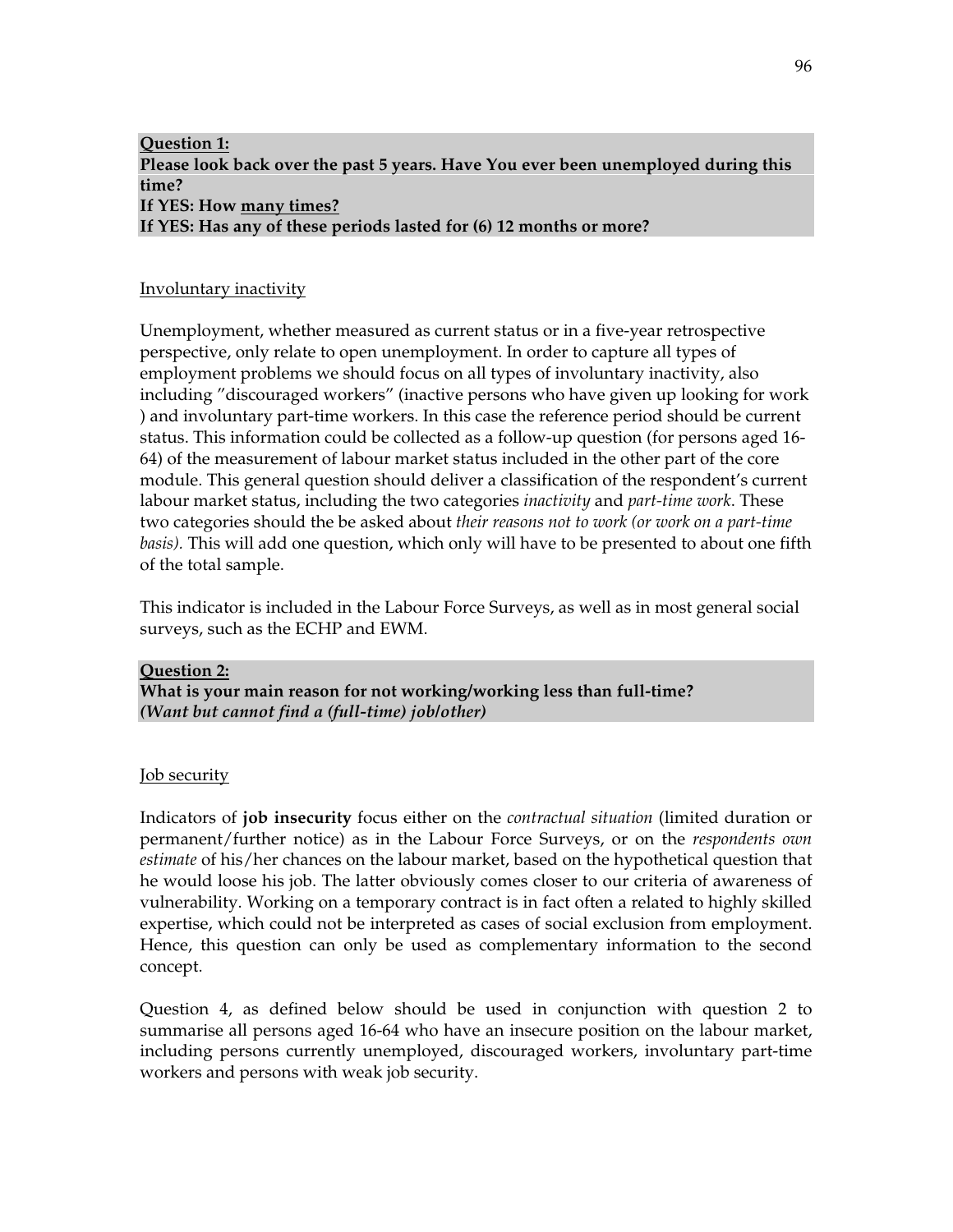**Question 3 : Do You have a job of limited duration or is it an employment of permanent/furthernotice basis? Question 4: In case You would loose Your job, how difficult would it be to find an equivalent job?**  *(easy/difficult/practically impossible)* 

#### Work alienation

Condensing the quality of a person's working environment to the format available in the ECC core module is practically impossible. Instead we should settle for an indicator measuring the respondents overall assessment of his working conditions, which includes a weighting of all aspects. The most direct and most objective single indicator is a forced choice focusing on the reasons to work (the *instrumental* or *intrinsic value* of work). This approach also comes close to our criteria of awareness. This question is frequently used in working environment research, but not in social indicator research. It has been used in the Swedish surveys since 30 years, and was found to discriminate well with other indicators of working environment.

#### **Question 5:**

**Which of the following opinions fits best with Your job?**  *You do what You have to do, but the only that matters is the pay; this is a special job, in addition to the pay it gives You a sense of personal satisfaction* 

#### Economic resources

There are five alternative ways of the measuring economic hardship, of which two are certainly a good choice from theoretical as well as methodological viewpoints. In income and poverty surveys detailed questions are asked to build up disposable household income, from which to arrive at *monetary poverty*. The measurement of disposable income is far to time consuming to be acceptable to the ESS. Many surveys reduce this measurement to a simple question (a few income groups to choose between for the respondent), which certainly is much less reliable, and in particular would fail to identify the excluded group (in poverty).

The second alternative could be to go for a consumption-based poverty estimate, using the *consensual poverty* concept to identify the vulnerable category, falling below a certain level of consumption. This would require at least 10 indicators, which exceeds the space available in the core module. This would then be a good candidate for an ESS topic in its own right, which would require very limited additional space.

A parsimonious set of questions would then have to directly address the overall material living conditions in one or two questions, without a lengthy list of necessities. At the national level we have good experience of a standard question on *difficulties to make ends*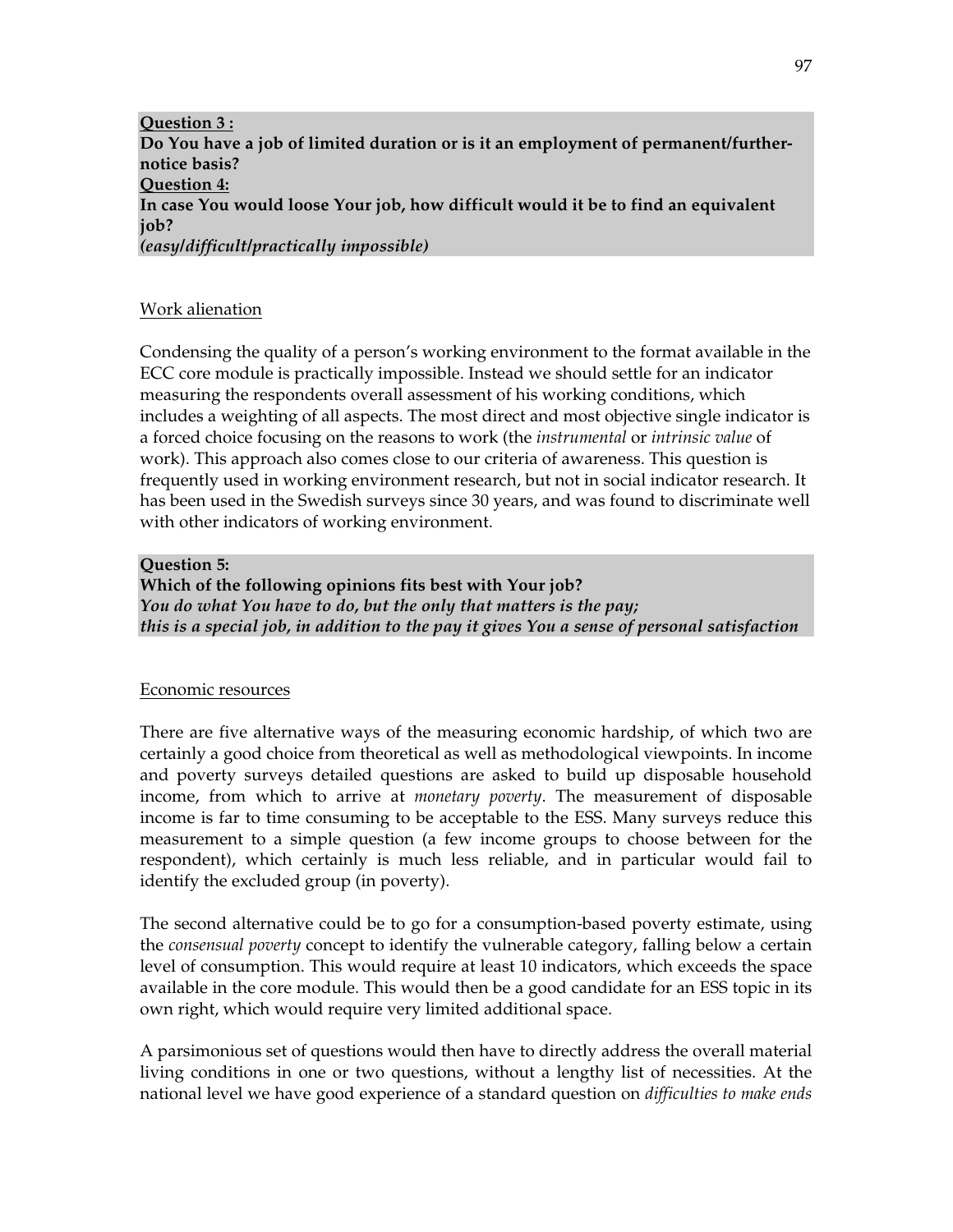*meet.* This indicator works well at national level since there is a logical point of reference in the national context (time), and a common national cultural expression in place. The same applies to questions on *income satisfaction* (EWM, ECHP). Unfortunately, these preconditions are missing in comparative studies, where the semantic expression (of "making end meet") is not always fully comparable or even in place. This indicator is heavily affected by individual levels of aspirations, as well as by the general national income level, which also will influence the responses. Hence this type of indicator will not produce comparability.

This leaves us with two alternatives. The first is access to a *cash margin*, which could for instance be defined as the net monthly full-time average income in the European Union (1500 euro). This indicator has primarily been used in the Scandinavian tradition.

Finally, there is the possibility of a direct question on the *behavioural consequences of economic hardship*, which would add an objective element to the measurement process. This indicator has been used in the Swedish surveys since 30 years. This should be our main approach.

#### **Question 6:**

**If You were to find Yourself in an unforeseen situation, where You had to raise 1500 euros within a week, could You manage that? Question 7-11: Has there been any occasion during the last 12 months when there has been no money left and You had to … (***borrow from relatives or friends to be able to meet the food expenses; borrow from relatives or friends to be able to pay the rent; ask for social assistance to be able to meet the food expenses; ask for social assistance to pay the rent; give up trying to pay the rent on time;)*

#### Health

There is a long tradition in health surveys, using laymen's self-diagnostic information. There are three parallel ways of measuring morbidity, the first two aiming at a global measure. All three are usually included in larger health surveys.

The introductory question is usually a simple straightforward *global evaluation* ("Your general health"); the second approach concerns *permanent illness* ("any longstanding illness") followed by related questions on pain, functional consequences, debute, medication etc. The third approach is providing a *list of diseases* to the respondents, which could vary much depending on the general purpose of the survey.

General social surveys forced to settle for a parsimonious set of questions tend to favour the first two (global health) techniques. The European Community Household Panel as well as the European Welfare Module go for the second approach, but without the follow up questions. ECHP also includes the first question.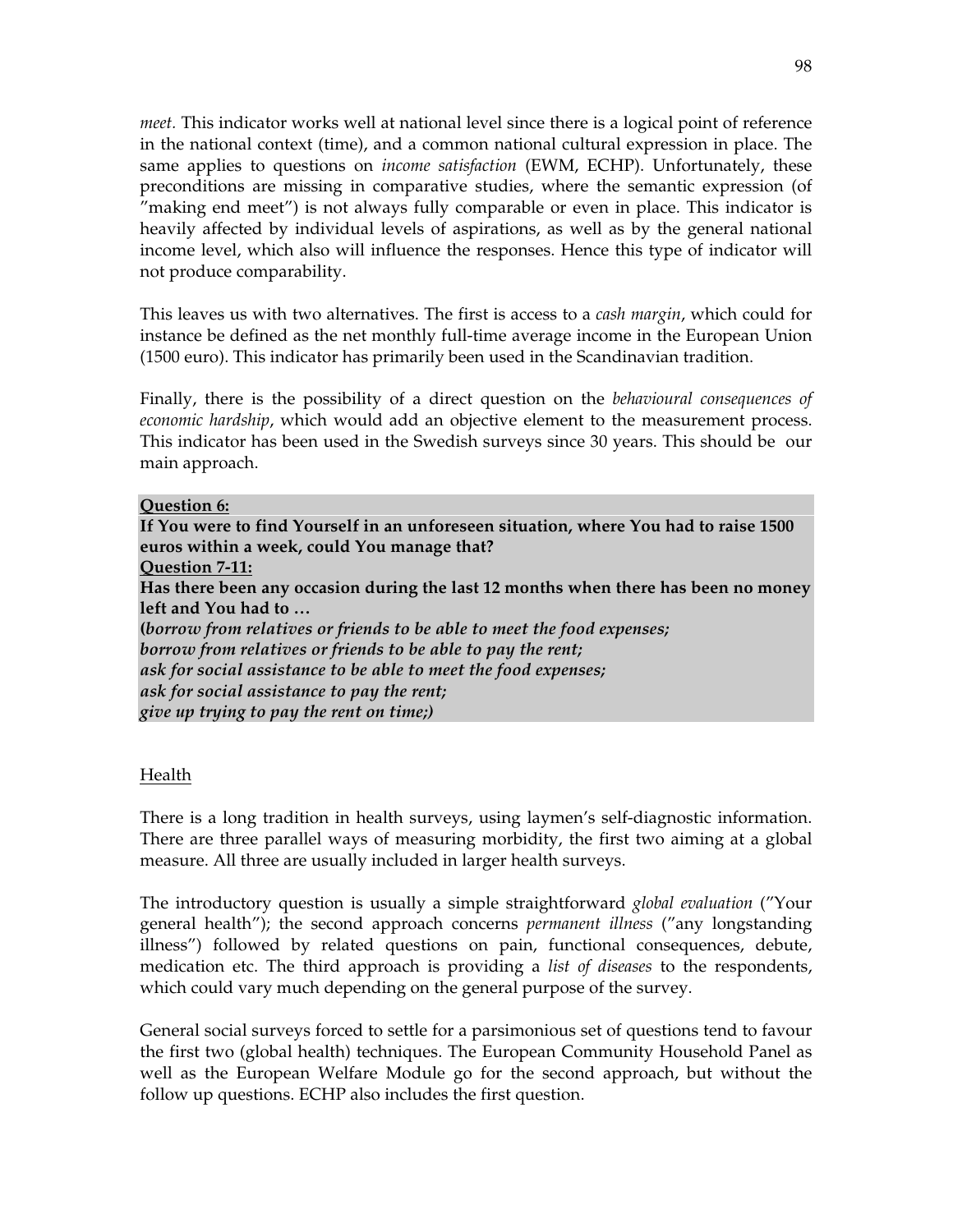The first approach is usually the best predictor, which is the general experience from health research. There are two variants presented below. Of these three questions the first could be sufficient for our purpose.

**Question 12 How is Your health in general?**  *(very good, good, fair, bad, very bad)* **Question 13: How is Your health compared to other people of Your age?**  *(very good, good, fair, bad, very bad)*  **Question 14: Are You hampered in Your daily activities by any chronic physical or mental health problem, illness or disability?**  *(yes, severely, to some extent, no)* 

#### Indicators of poor housing

The measurement of housing conditions is difficult to condense into a few questions. The only alternative in this case would be to fall back on a general overall evaluation of housing satisfaction. The following question is included in the European Welfare Module.

**Question 12: Please tell me, by means of this list, how satisfied You are, all in all, with Your apartment or house.**  *(10-grade scale)*

#### Indicators of victimisation

Victimisation concerns the households exposure to crime. The general social surveys focusing on social indicators usually cover three aspects, including victimisation by *violence* and *theft*, and various indicators of *fear of violence*. These questions are standardised since 3 decades (Sweden). The International Crime Survey (van Dijk, Mayhew and Kilias 1990) with its detailed screening is of little guidance for a condensed measurement.

The *objective risk* of being victimised is perhaps of limited interest, since much of the incidences are related to special situations (certain professions, work related to security, health care, traffic and social workers) or special roles (violence between young men, younger women attacked by their (ex)partners). Far more relevant are the *subjective reactions* to crime in the formation of values and attitudes. Fear of crime is the largest in the most vulnerable but least victimised segments (the elderly). There is a variety of indicators in this category used in surveys, usually focusing on behavioural consequences.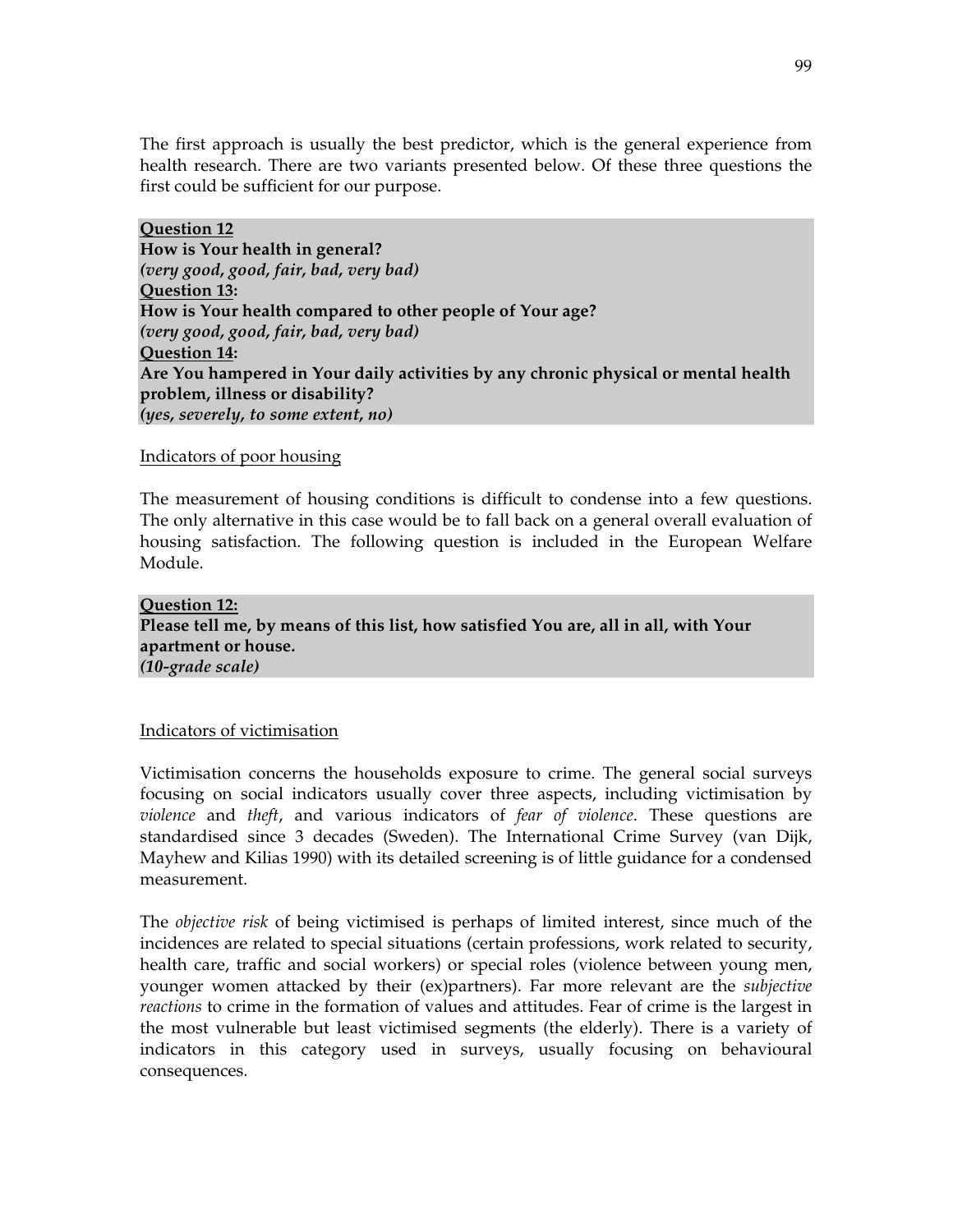Three indicators are suggested for victimisation, with focus on violence, theft/burglary, and fear of violence.

#### **Question 15-18:**

**Have You been exposed to any of the following incidents during the last 12 months?**  *…violence which required medical attention …other incidents of violence with no medical requirement …personal threats theft or burglary*  **Question 19: Question : Has it happened during the last year that You have refrained from going out in the evening for fear of being assaulted, robbed or otherwise molested?**  *(yes frequently; yes once or twice; no)*

#### Social networks

Exclusion from personal contacts should be approached by questions on various types of contacts (family, other relatives, neighbourhood, working mates, and near friends). From there combined classifications of isolation and versatility could be derived. This would require at least 4 new questions. Family contacts should already be included in the classification of socio-structural position, and would require no further questions. Separate questions on other relatives and neighbours would be required.

These questions are part of the standard repertoire of social indicator studies (EWM, ECHP, national surveys). Social contacts with working mates could (in this special context) be substituted for labour market participation, which would eliminate further questions. Finally, the concluding question (friendship) also comes from the Scandinavian experience, where it has been used for 25 years. This item is also included in the EWM.

**Question 20-22: How often do You meet (or talk to) other relatives (friends; any of Your neighbours)? Question 23: Do You have a close friend with whom You can discuss intimate and important matters?**

#### Participation

The purpose of measurement in this domain should be to identify persons isolated from participation in collective decision-making. This would include non-voting and nonparticipation (in meetings) of political organisations and unions. This is the base line information in most social indicator programs. Usually participation in meetings is replaced by membership. Participation in meetings should be preferred, since it excludes passive membership. In addition, most surveys also carry a list of other organisations,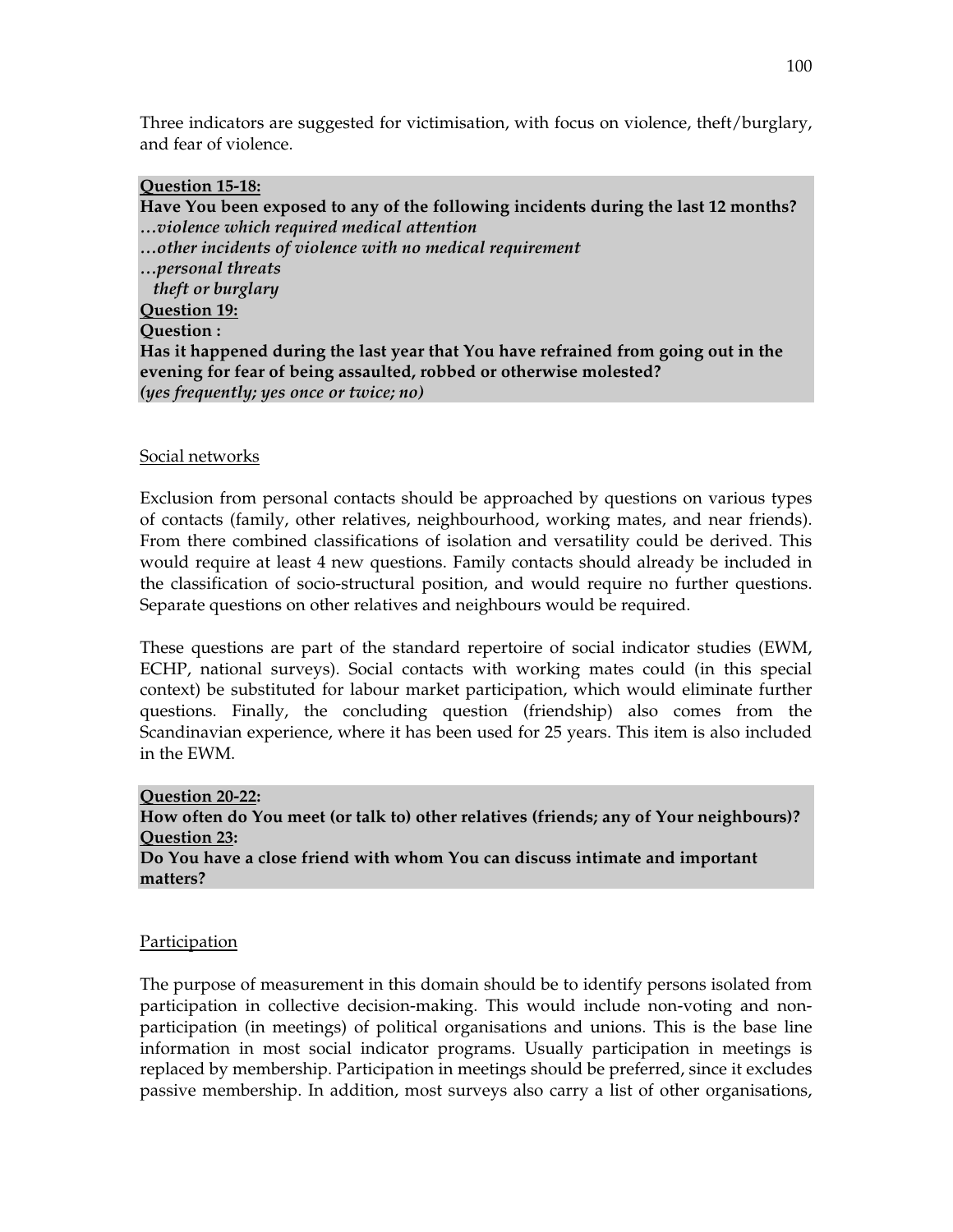which however would not be feasible for the ESS core module.

**Question 24: Did You vote in the last election? Question 25: Did You during the last 12 months participate in a meeting arranged by any political organisation (trade union)?**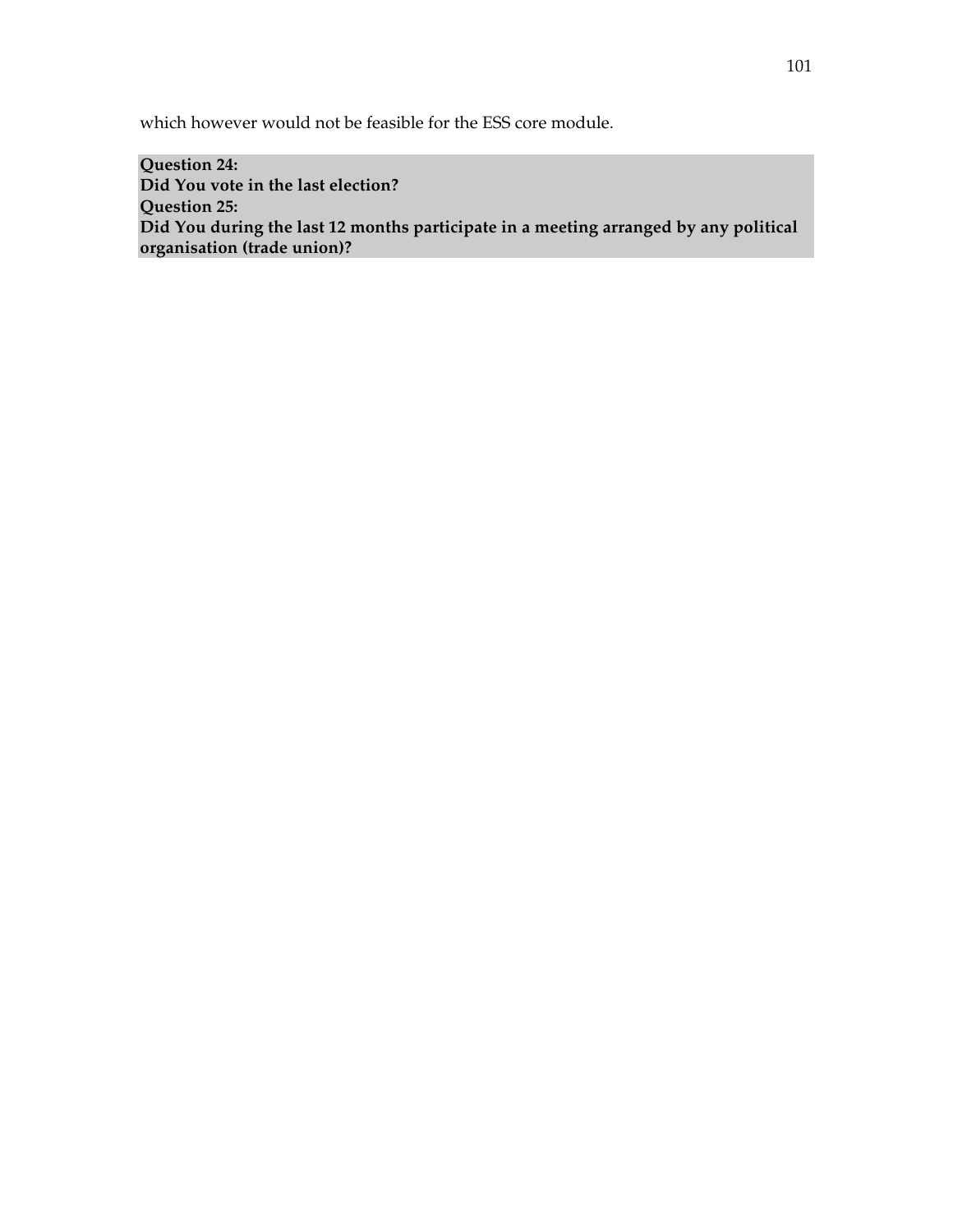## **References**

Carley, Michael (1981): Social Measurement and Social Indicators: Issues of Policy and Theory; London, 1981

OECD(1982): The OECD List of Social Indicators; Paris, 1982

United Nations (1979): Studies in the Integration of Social Statistics: Technical Report; Studies and Methods, Series F, Nr. 24; New York.

Van Dijk, Jan; Mayhew, Pat and Killias, Martin (1990): Experience of Crime across the World. Key Findings of the 1989 Crime Survey. Kluwer , 1990.

Vogel, Joachim (1991): Social Report for the Nordic Countries. Living Conditions and Inequality in the late 1980's. Statistical Reports of the Nordic Countries, Copenhagen.

Vogel, J Sauli, H and Andersen, A (1993): Welfare Surveys and Social Reporting in the Nordic Countries. Experiences and Potential. Eurostat: doc E3/IS/5/93

Vogel, J (1993): Wohlfahrtssurveys und Sozialberichterstattung in Nordeuropa. Systematische Dauerbeobachtung der objektiven Lebensverhältnisse. In Glatzer, W (ed): Einstellungen und Lebensbedingungen in Europa. Campus.

Vogel, J (1994): Social indicators and social reporting. Traditions and Current Options for the Development of Comparative Social Indicators for the European Union. Statistical Journal of the United Nations Economic Commission for Europe, vol 11, no 4, 1994

Vogel, J (1995): The Social Indicator Tradition. Doc E2/IS/2/95, Eurostat, Luxembourg

Vogel, Joachim (1996): The Future Direction of Social Indicator Research. Key Note Speech, World Conference on Quality of Life, August 22.25, 1996, Prince George, Canada. Social Indicator Research 1997:42.

Vogel, J (1997): The European Welfare Mix: Institutional Configuration and Distributive Outcome in Sweden and the European Union. A Longitudinal and Comparative Perspective. Paper presented at the 1997 conference of the International Society for Quality of Life studies, Charlotte, NC, USA, 20- 2311.1997. Social Indicators Research.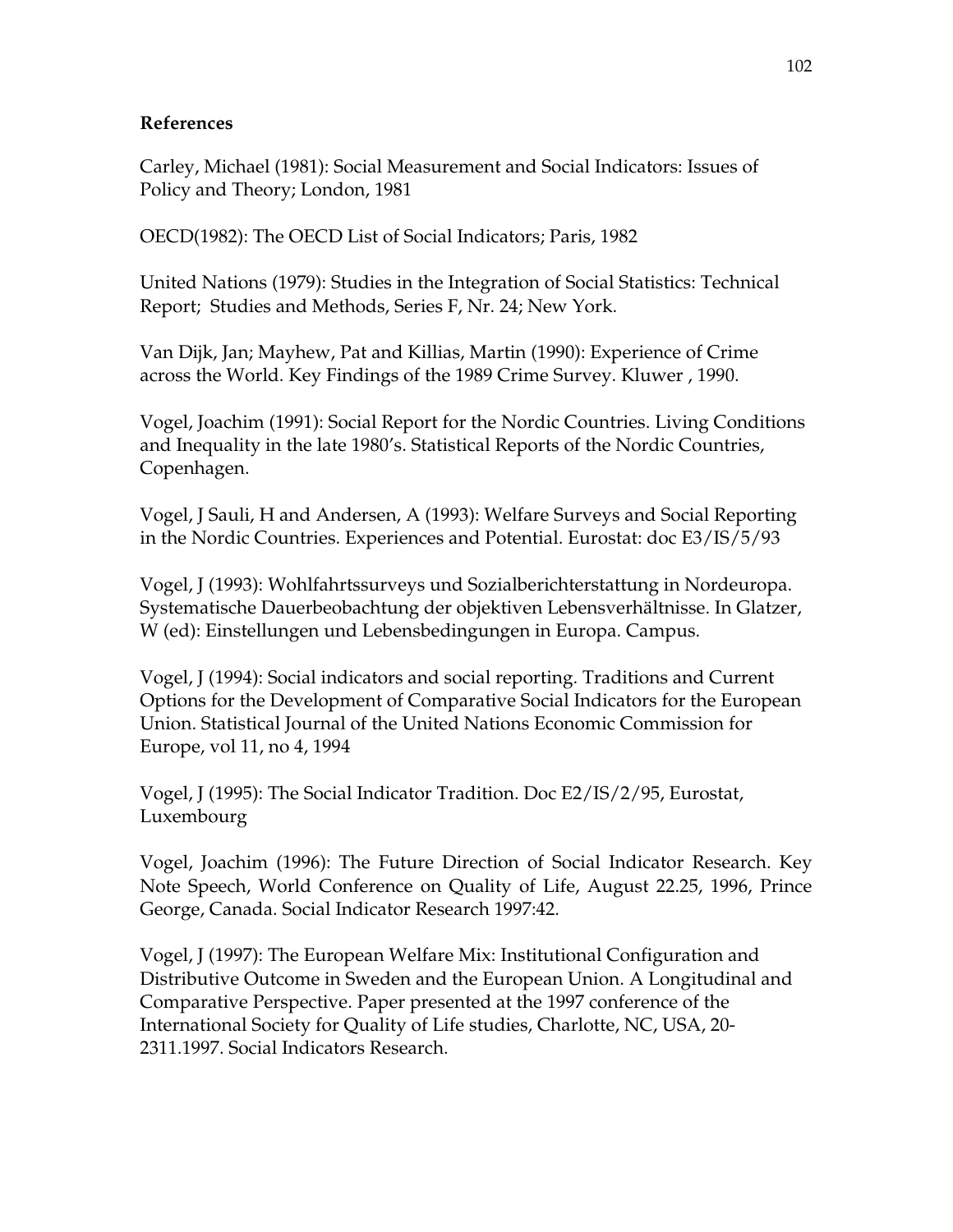Vogel, Joachim (1997): Living Conditions and Inequality in the European Union. Eurostat: Population and Social Conditions E/1997-3. Luxembourg.

Vogel, Joachim and Davidsson, Uno (1998): Monitoring Living Conditions: The Design of an Information System for Social Indicators and Social reporting. Paper presented at the Joint IASS/IAOS Conference: Statistics for Economic and Social Development, Aguascalientes, Mexico, September 1998.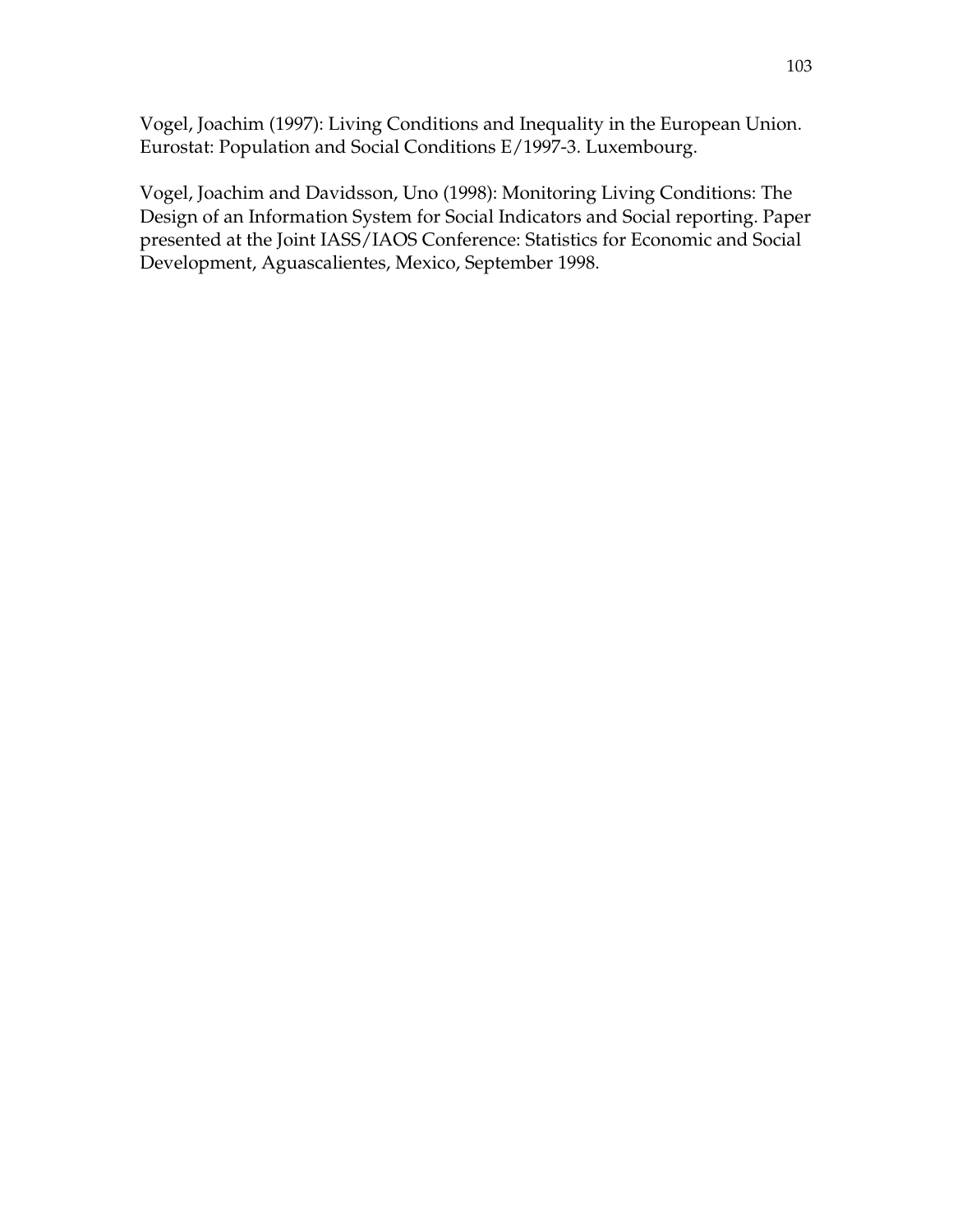## *3.2.3 Suggestions of indicators by Ruut Veenhoven*

Ruut Veenhoven suggests to include questions concerning Subjective Wellbeing as an extention of the objective indicators already mentioned. He suggest the following measures:

## 1. A Single happiness item

*Taking all things together, would you say you are:* 

*very happy quite happy not very happy not at all happy* 

## 2. A Single life satisfaction item (schoolmark)

*All things considered how satisfied are you with your life as-a-whole now?* 

*10 satisfied* 

*.* 

*. 1 dissatisfied* 

## 3. A ten item Affect Balance Scale (ABS)

*During the past few weeks, did you ever feel (yes/no)* 

- *particularly excited or interested in something*
- *so restless that you could not sit long in a chair*
- *proud because someone had complimented you*
- *very lonely or remote from other people*
- *pleased about having accomplished something*

*- bored* 

- *on top of the world*
- *depressed*
- *that things were going your way*
- *upset because someone had criticized you*

Ruut Veenhoven comments that the last question takes more time but is the least affected by cultural differences.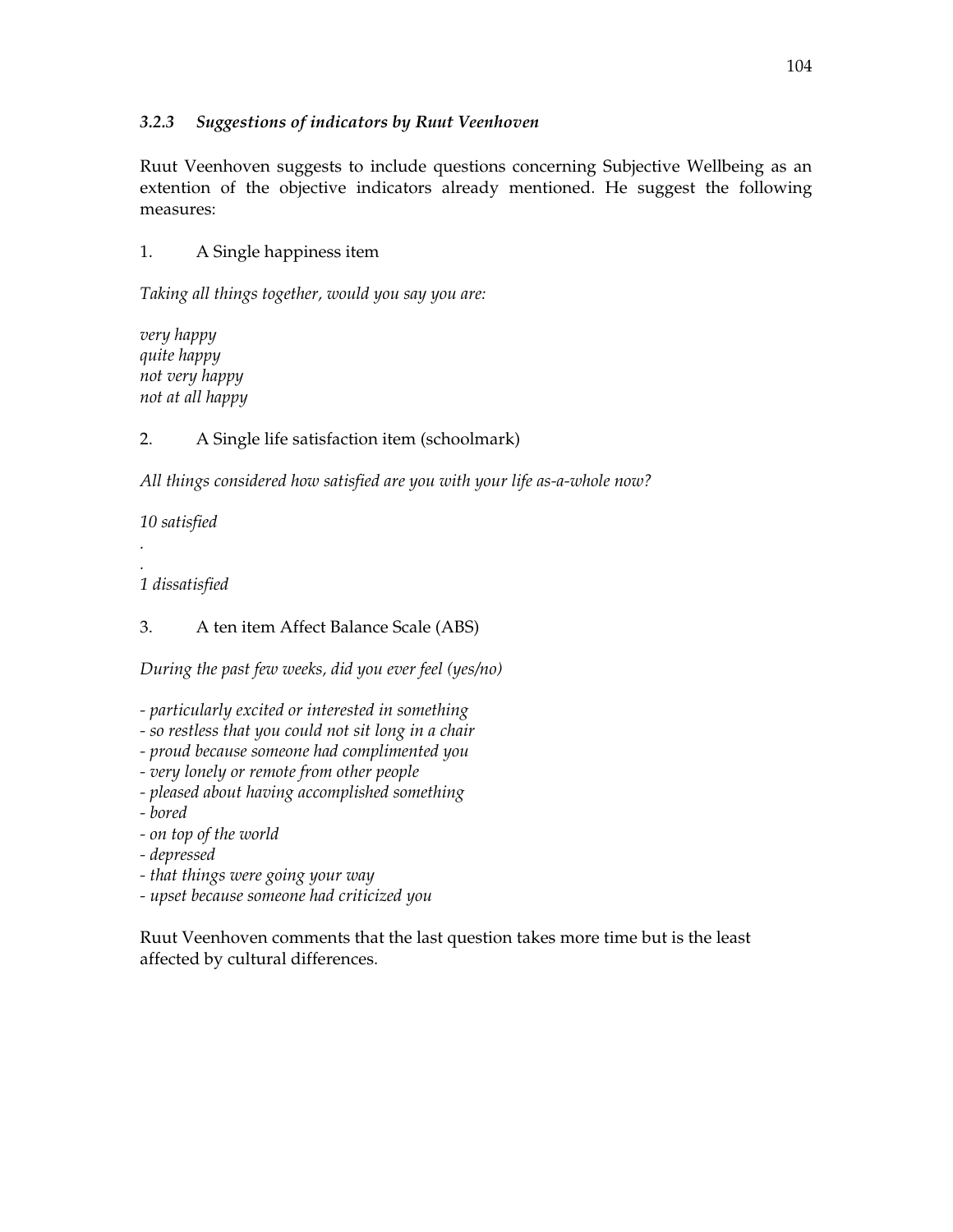## **3.3 Evaluation and improvement of the questions**

## *3.3.1 Comment on measurement of social exclusion by the CCT*

The CCT thought that figure 1 provided by Jeroen Boelhouwer is a useful starting point for the development of a set of coherent questions for social exclusion. So the idea was to combine questions concerning the resources of the individual respondent with questions concerning the objective living conditions of the individual respondent and his/her social environment and also his/her evaluation of his/her subjective wellbeing. We expected the societal characteristics to be collected in a different way and added to the data file as contextual data.

With respect to the index construction the CCT was, on the one hand, inclined to prefer an approach leading to one or more indices for general exclusion or exclusion in different domains if it would be possible. On the other hand the indicators suggested by Joachim Vogel had the attraction to be used more frequently in an international context as the questions suggested by Jeroen Boelhouwer.

The first issue to be discussed was of course the choice of the domain and the number of questions per domain. About this issue a discussion has taken place between the CCT and Joachim Vogel.

The following questions were presented to Joachim Vogel concerning domain specific indices and the number of questions for each domain.

- 1. How should we determine the social exclusion in each domain ?
- 2.1.a. For employment there are 5 questions with two subquestions. How should they be combined to one index ?
- 2.1.b. Should we really include alienation in the index ? Isn't that a very different aspect?
- 2.2. For Economic resources there are two questions : should they be combined or should we only make a combination of the scores on the different components of question 7-11 ? If so how ?
- 2.3 For health you suggest to use only one question (12) so there is no problem
- 2.4 For housing there is also only one question so there is no problem
- 2.5 Victimization has again two quite different questions which are difficult to combine. Do you suggest to make a sum score for 15-18 or what ?
- 2.6 For social networks there are again two questions. How should they be combined ?
- 2.7 For participation there are also two questions and there is again the combination problem.

The reply of Joachim Vogel was as follows. The indicators were selected to offer variation and flexibility, and not designed to justify index construction as such. This does not exclude targeted combinations of exclusion indicators, such as 'multidimensional exclusion', 'social support', or 'economic deprivation', but this should then be conceptualised from the perspective of the specialised module, probably with complementary indicators included in that module.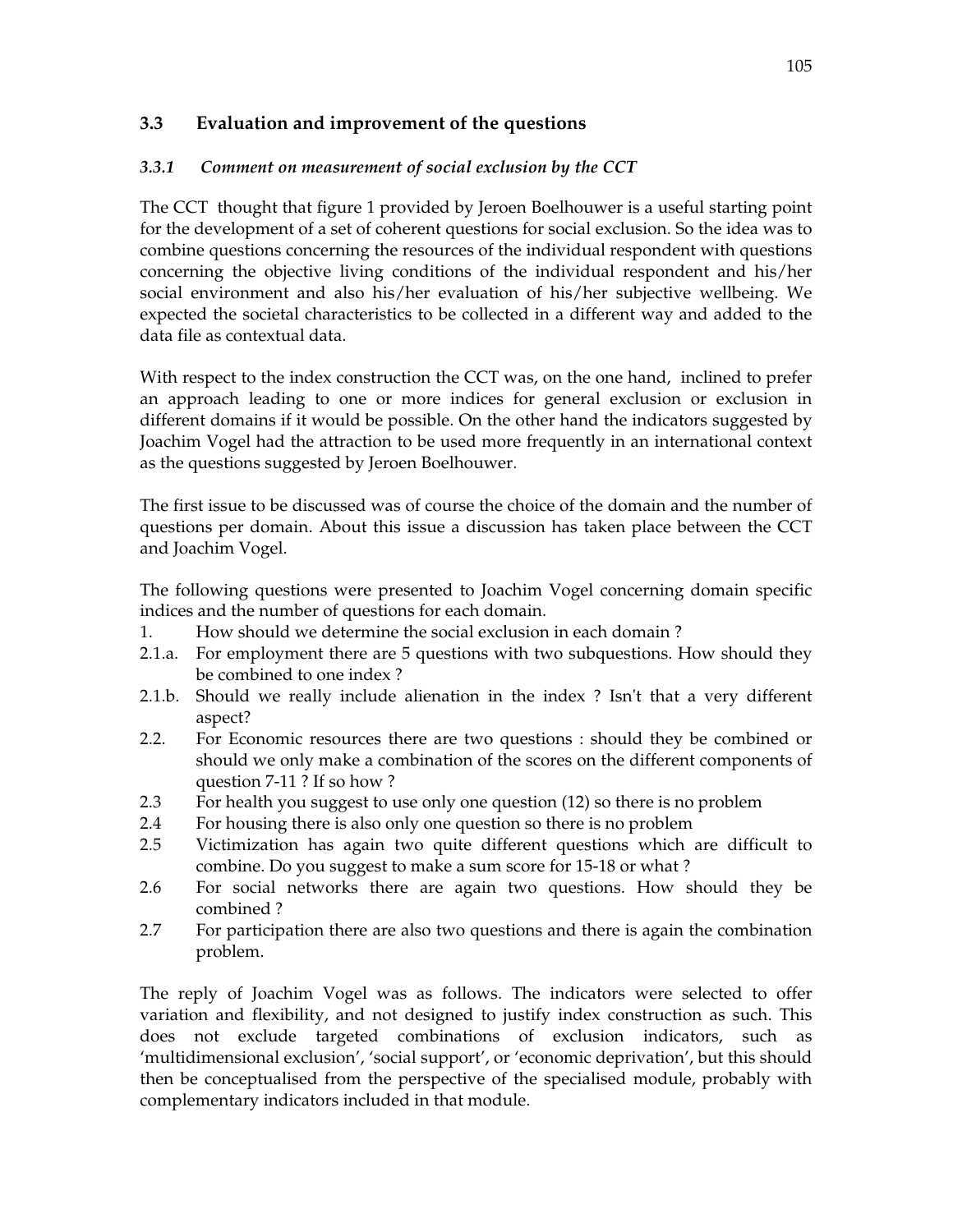Looking at the 25 indicators on my list, it is quite obvious that 'domain' indexes are not generally feasible, since there is no clear theory linking/explaining the relations between indicators. This is obvious with employment, economic resources and victimisation, as you have noted, while more acceptable with social networks, participation and economic deprivation. I would prefer not to combine the three health indicators.

In summary, let's leave it to the researchers to develop their own constructs. Since we are dealing with a very limited set of indicators we should give priority to the value of the single indicators. The methodology group does not necessarily have to take any decisions concerning indexes.

The CCT was not willing to accept this options and made a second effort. The following argument was made:

You suggest that we measure social exclusion in 7 domains. Within each domain you have specified a number of questions. The reason for these questions are, I suppose, that they are needed to measure social exclusion in the domain. Why should we otherwise introduce these questions ?

Let us look at the first domain Employment. You want to find the a social exclusion group which satisfies two criteria:

- 1. The members should be in a "state of more or less permanent disadvantage, implying strong restrictions or loss of resources to control their living condition" with respect to the specific domain.
- 2. The group must be "larger than 10% of the population"

One simple operationalisation would be:

*1 ask people their employment status and* 

*2 ask those who are inactive or part time working whether this is voluntary or not* 

One can say that the people who are involuntary unemployed are the social excluded in this domain.

This is more or less the argument when you suggest the second question. But we suppose that you expect not to obtain sufficient cases in this group. Therefore you suggest a different approach first.

So you suggest to ask :

*Have you ever been unemployed during the past 5 years ? yes/no* 

Then you say , correctly, that this is not enough to determine social exclusion. Therefore we should also ask

*1.a How many times have you been unemployed ? more than x time / not* 

*1.b Has any period lasted for 12 month or more ? yes/no* 

So these two questions are needed because otherwise we can not determine exclusion. This suggests a typology like:

| Category | 1 unemployed $1a > x$ times $1b > 12$ month |     |     |
|----------|---------------------------------------------|-----|-----|
|          | ves                                         | yes | yes |
|          | yes                                         | yes | no  |
| 3        | ves                                         | no  | ves |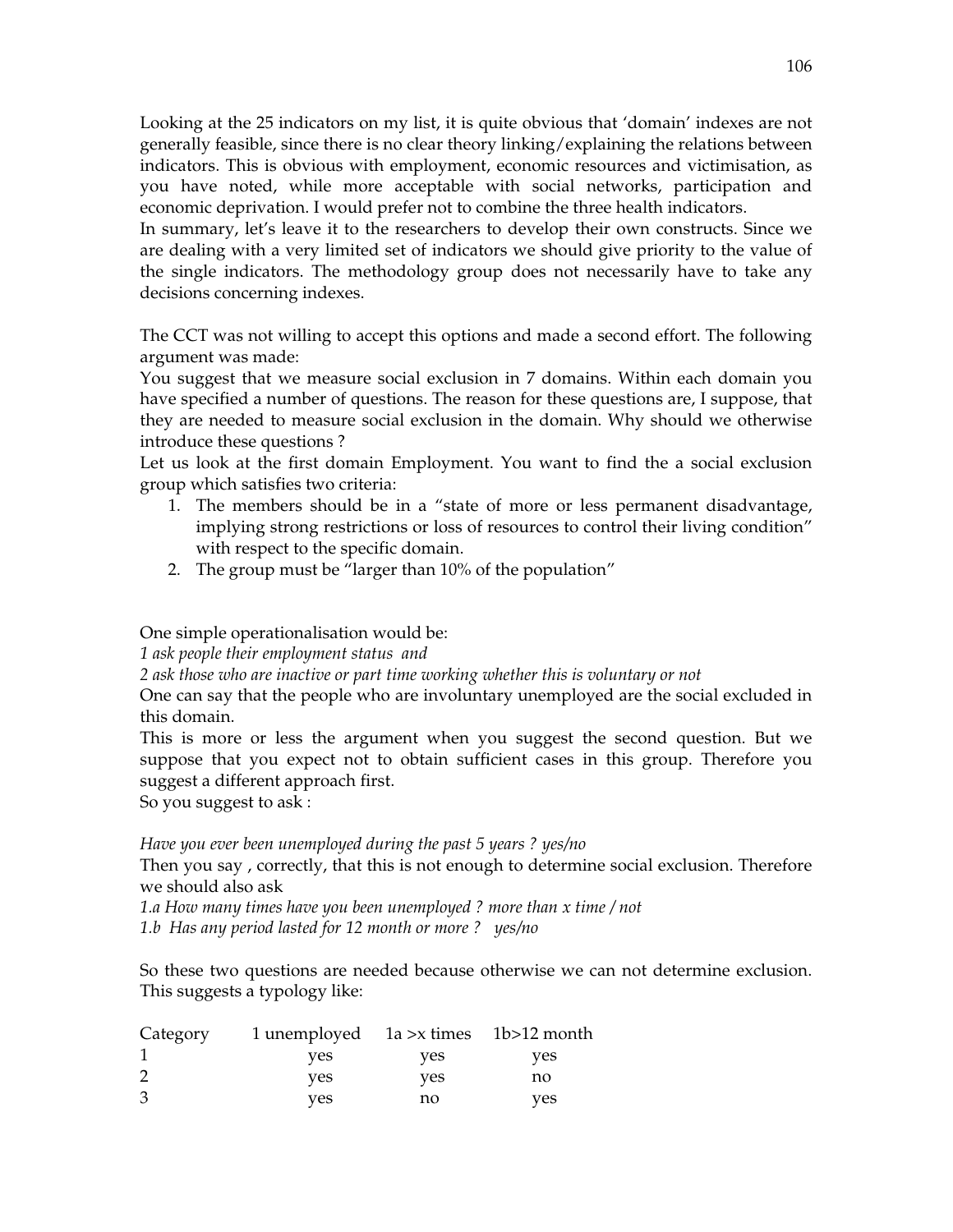Then the category 1, 2 and 3 are the most likely candidates for social exclusion while 4 is not. There is still a difference in degree between category 1 and the categories 2 and 3. But we are still not sure even about category 1 that this is social exclusion. For example the unemployment periods maybe several spells of pregnancy or voluntary unemployment because of education.

So a next question to be added could be:

4 no

#### *Why have you been unemployed in the longest unemployment period ? coded as Voluntarily / not*

Adding this criterion to that of category 1 there is probably no doubt that we obtain still a sufficiently large group of social excluded people with respect to employment.

A third possibility to operationalize this concept is to use question 3 and 4 in some way.

For question 5 we do not see a role in this context.

We give this overview to indicate on the basis of your own arguments that you implicitly and sometimes explicitly are using ideas about typologies to determine which questions to specify. We tried to show that without such an ordering principle it is not clear why the different questions within each domain should be asked.

If fact in the employment domain, looking at my argument, one can already see three different alternatives for measuring exclusion with respect to employment. Why do we need all three ? Why don't we take the best ?

#### Joachim Vogel replies:

My proposal represents a minimum set of social indicators within a small set of domains (20 items agreed, plus follow-up questions to subgroups). All of them explicitly address social exclusion. As such, this set represents the state of the art of social indicators; these indicators are included in practically all general welfare surveys, and thereby they provide a link to other research. Furthermore, this module provides data -for a welfare research area on its own right, as well as provides opportunity for the other modules to relate to social exclusion and general living conditions. I suggest that we should offer the core modules as a whole as a menu to researchers, and not exclusively go for an overarching concept of social exclusion (a latent variable), and define indicators for this purpose only. There is not enough theory available.

Still, we need to think in this direction of typologies, and there are certainly theoretically logical combinations to be recommended from the methodology group (which is what You are doing); we need not restrict ourselves to one exclusion indicator. So let's look at employment. The suggested questions are the basic indicators used in general welfare surveys as well as in Labour Force Surveys, according to ILO recommendations. These questions provide the following levels and variants of exclusion:

(0) Persons currently fully employed, no experience of unemployment

("the included" reference group)

(1) Involuntarily inactive/part-time persons (current status)

107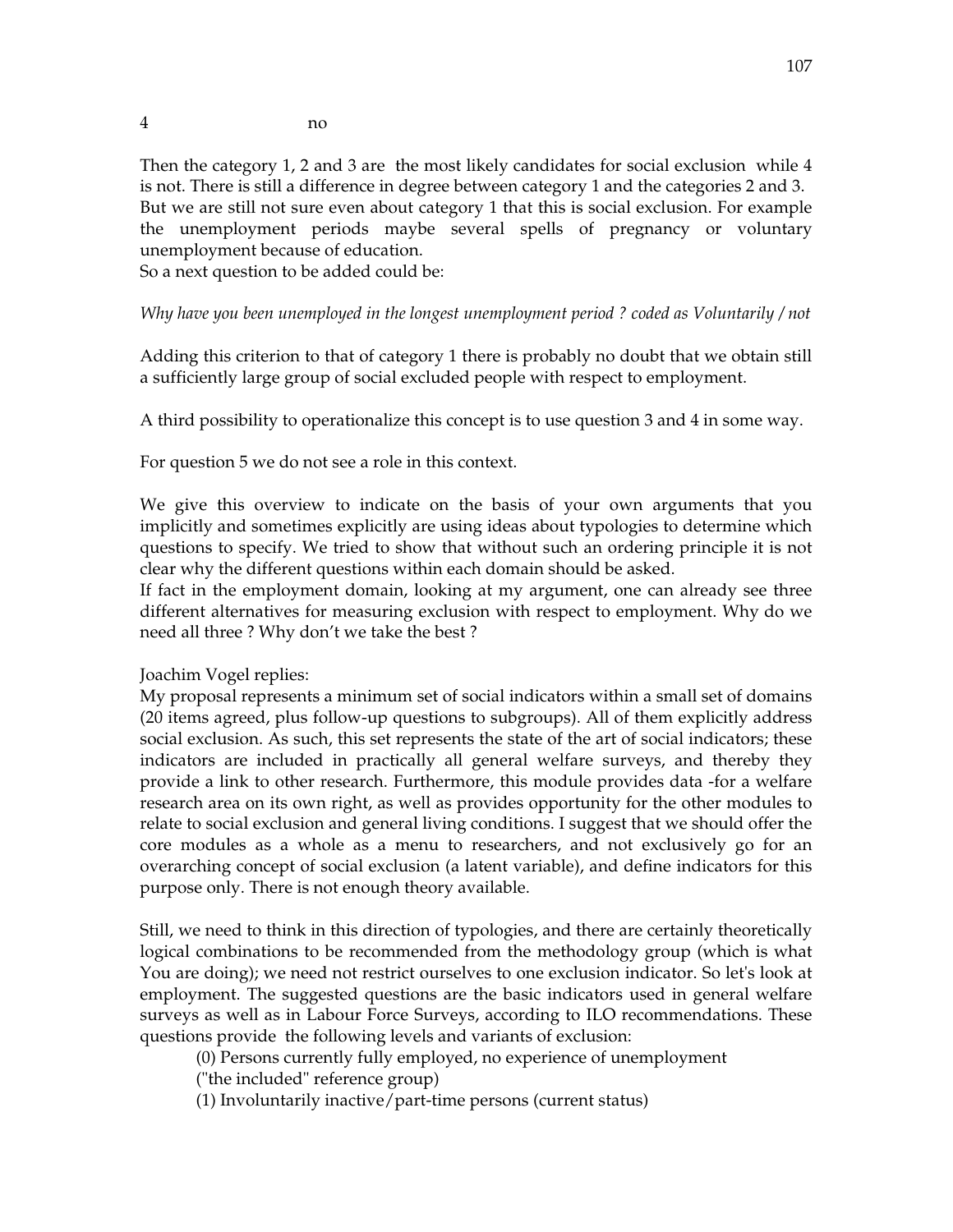(2) Persons with long-term unemployment experience (3) Persons with repeated unemployment spells (4) Combinations of 1, 2 and 3, in particular: (4a) combination of 2 and/or 3 (all with 'severe employment problems') (4b) combination of 1 or 2 or 3 (all with 'some labour market problems=B4)

Which indicator will be used will be a matter of context, and vary between researchers. I think the indicators measuring job security (items 3-4) should be seen as a further aspect (exclusion indicator 5), as well as alienation (question 5; exclusion indicator 6). I don't think we need a new question on reasons for unemployment; this opens an entirely new issue which goes beyond the scope of this module.

The discussion ended with the following sequence of arguments:

Saris: I understand that you do not want to make an argument for indices for social exclusion for the different domains. But then the question comes up why we should use 7 questions for unemployment and 5 for economics, 3 for health, 1 for housing , 5 for victimization, 2 for social net works and 2 for participation ?

Vogel: The reason is that there are several subdomains, as well as recognized core indicators we cannot do without. Also note that some of the questions are follow-up questions

Saris :The extreme domains - employment, economics and housing require an argument. Why so many questions about employment and so few on housing. I could as well ask one question about employment: how satisfied are you. Or I could ask several questions about housing: Do you have enough space ? Is the house in good shape ? How is the quality compared with the price ? Neighborhood ? etc.

Vogel : Why should we have equal numbers of indicators for all domains? I would not advise to reduce any of the employment indicators, and neither would I expand the housing section (in that case a much larger set of indicators would be required, which would exceed the agreed number and rationale of the exclusion module (20) )

 This discussion did not lead to a clear conclusion but at least the different point of view and possible ways of using the social exclusion questions are presented in the above presented discussion.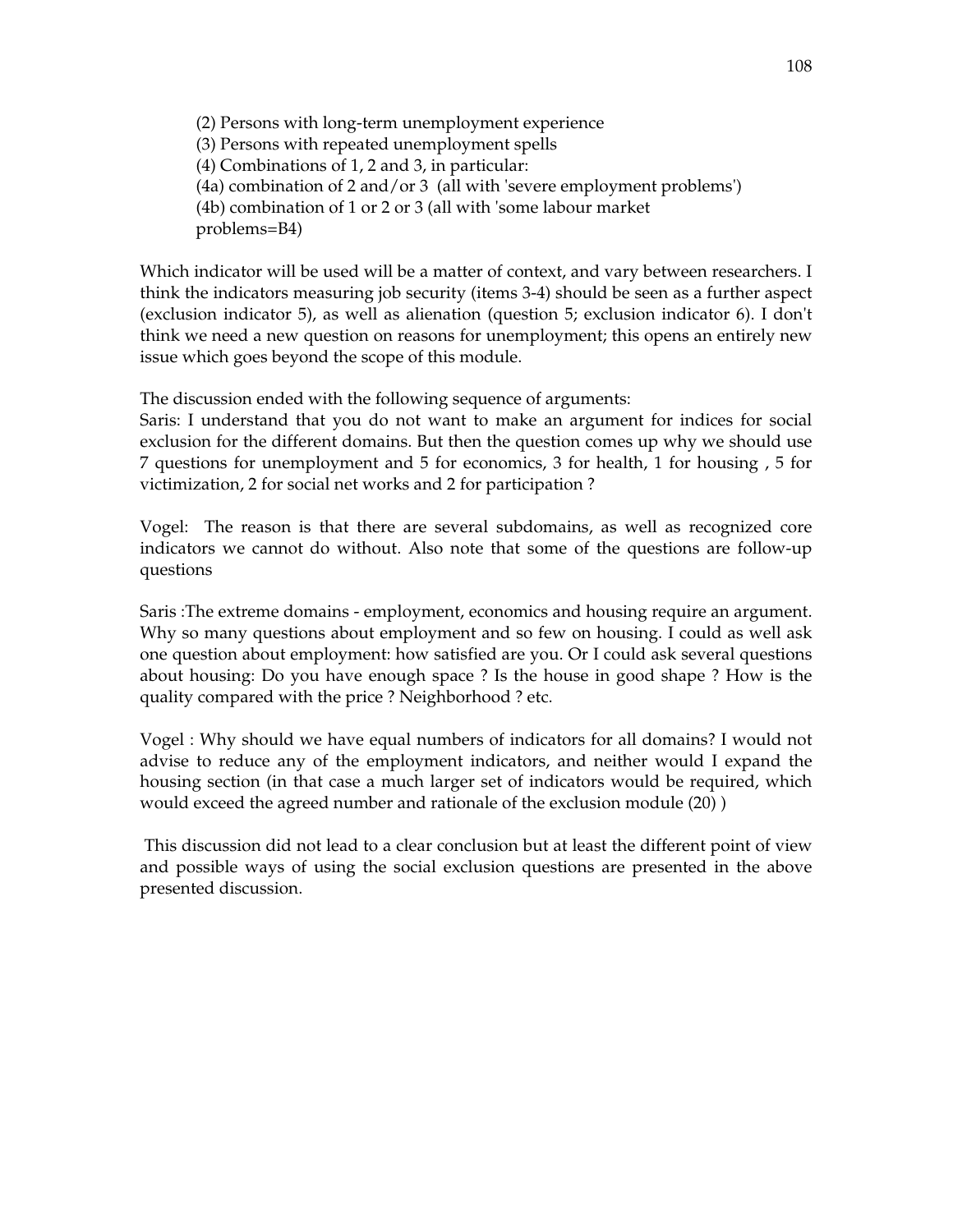## *3.3.2 Central Co-ordinating Team selection of items for the pilot*

The discussion above suggests that there are characteristics and actions of the individual nations (called social amenities in figure 1) which determine partially the living conditions of the people in their countries. These characteristics can not be measured by this survey but could be supplemented from other sources.

Secondly there are the resources of the individual people such as income, education and employment. Measures for these variables have been suggested by Joachim Vogel and by Erikson and Jonnson in the previous chapter.

Thirdly there are throughput variables referred to as 'individual living conditions' by Jeroen Boelhouwer and some were also included in the list of Joachim Vogel.

A fourth set of variables are the output variables which are the subjective well-being variables suggested by Ruut Veenhoven.

Finally there are also social environment variables mentioned in Figure 1 of Boelhouwer. These variables require measurement on community level and will not be included in the survey but could be added to the survey data connected with the areal code which will be included in the set of variables.

The expert papers on this subject show that the choice of different domains is somewhat arbitrary. We thus felt relatively free to look at some issues afresh. For instance, we wonder whether 'exclusion' from sports activities, certain leisure activities and holidays are even in the same hemisphere as some of the other items that tap more severe forms of social exclusion. So, these domains will be omitted. We also noted that a Putnam-like measure of social trust was missing, as were more robust measures of purchasing power or financial exclusion.

Given this starting point a selection was made of the questions to be included in the core questionnaire for the pilot. Note that these were selected in order to cover the various dimensions of exclusion without an explicit expectation that these would be combined to form a social exclusion index or scale. Both the 3 expert papers and the wider literature on social exclusion highlight the different possible ways of measuring social exclusion, and the different weight attached to the various factors, according to the analyst or the focus of the research. Our intention was to cover the range of factors (within limited number of items) in order for analysts to choose which items to include and how to combine them.

## Questions concerning background information on the individual

As measures of individual resources we have to include at a minimum: education, employment and income.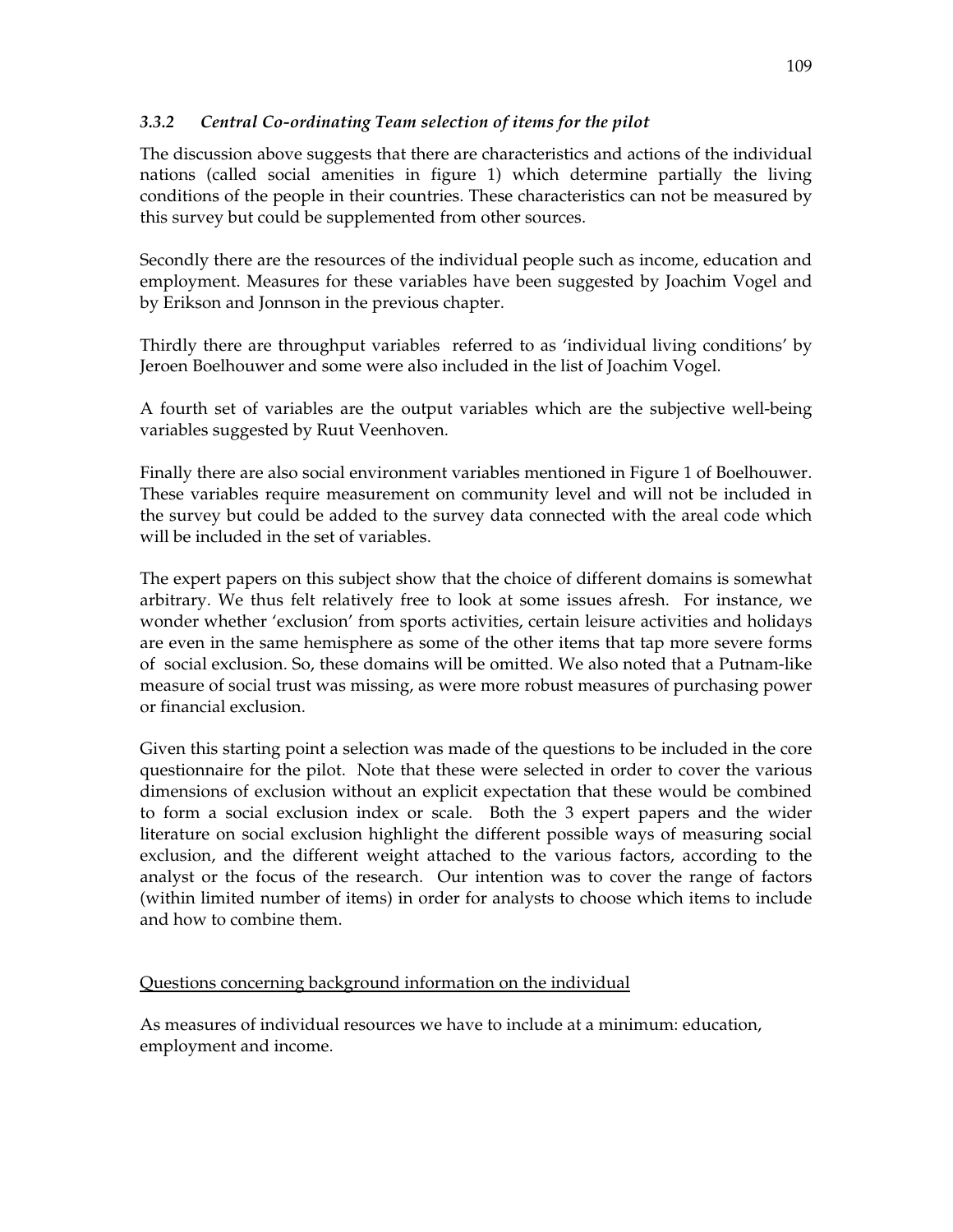The questions on education suggested in Chapter 1 provide good measures for these resource. For employment we would like to add the following questions of Joachim Vogel:

Q1a *Have you ever been unemployed and seeking work for a period of more than three months? Yes/No* 

*Q1b If YES: Has any of these periods lasted for 12 months or more? Yes/No Q1c If YES: Have any of these periods been within the past 5 years? Yes/No* 

*If employed full or part time* 

- *Q2 If you lost your job for some reason, how difficult would it be for you to find an acceptable replacement fob within three months? Would it be… very difficult, fairly difficult, fairly easy, or, very easy?*
- *Q3 How likely or unlikely is it that you will unwillingly lose your job over the next year for any reason? Is it… very likely, quite likely, quite unlikely, or, very unlikely?*

We need Qs 1a-c as measures of social exclusion, while Qs2 and 3 should tap job insecurity among those who have not had recent experience of unemployment.

Financial exclusion-

As mentioned above, the CCT evaluated the financial exclusion items in the proposals too weak and suggested to add questions Q17, Q20 and Q21 besides the questions Q18 and Q19 suggested by Joachim Vogel. The set of questions is thus:

- Q17 *CARD Which of the phrases on this card comes closest to how you feel about your household's income these days?* 
	- *Living comfortably on present income*
	- *Coping on present income*
	- *Finding it difficult on present income*
	- *Finding it very difficult on present income*

This question is an addition, drawn from the BSA survey.

- Q18 *Has there been any occasion in the last year when you have had to ask friends or relatives for a loan to make ends meet? Yes/No*
- Q19 *If for some reason you were in serious financial difficulties and had to borrow money to make ends meet, how easy would that be? Very difficult, quite difficult, neither easy nor difficult, quite easy, very easy.*
- Q20 *Has there been any occasion in the last year when you have had to delay paying bills because you had no money available to pay them?*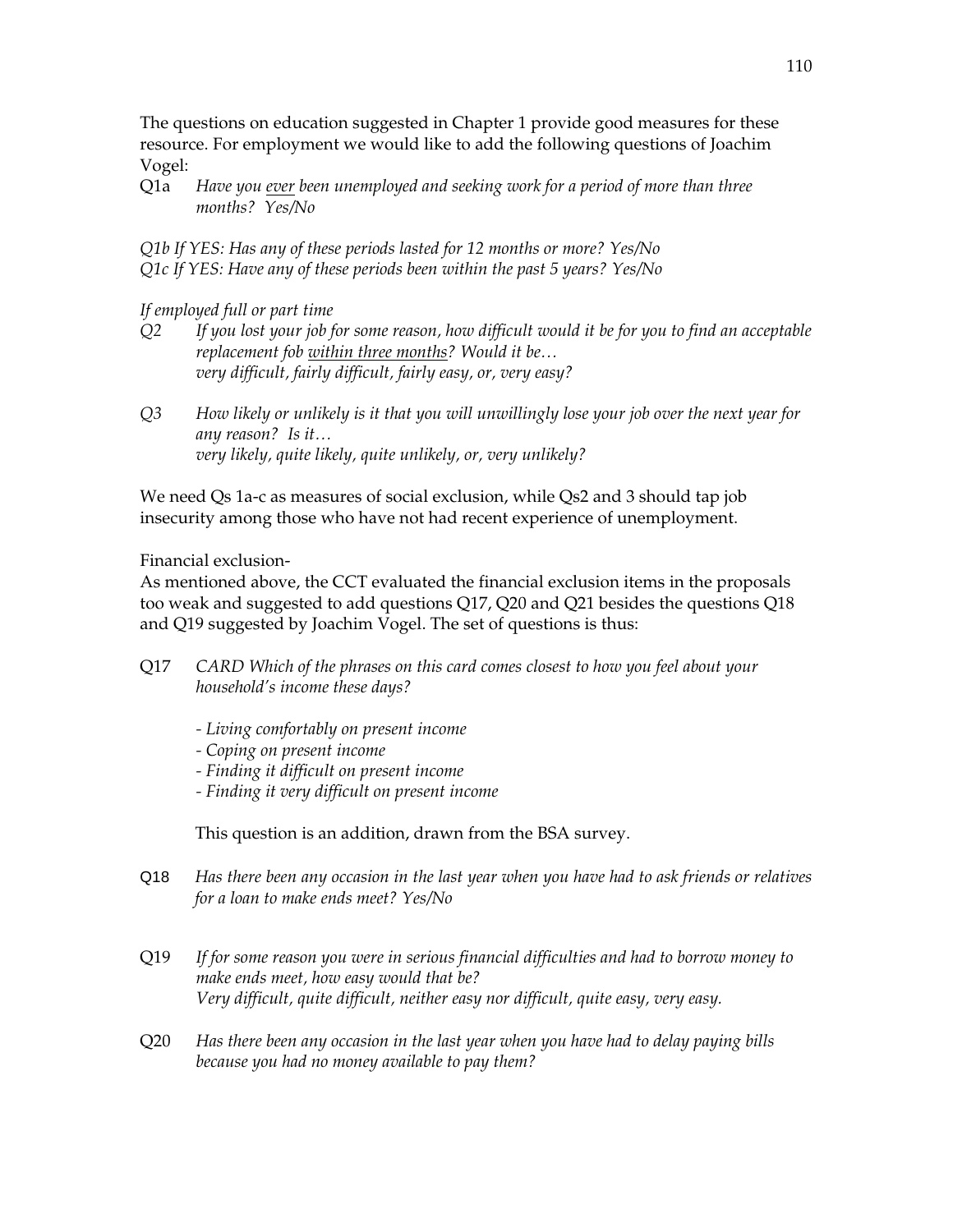These questions are about financial exclusion of a very severe kind. They are of the sort that most measures of social exclusion across Europe tend to include.

Q21 *Looking back over your life, how often have there been times when you would say you were living in poverty by the standards of that time? Never, rarely, occasionally, often* 

#### Questions concerning Living conditions

The SCP suggested to include the following aspects: health, housing and security, purchasing power, sports activities, social participation, leisure activities, holidays and mobility. We will specify only questions for the domains: health, housing and security, purchasing power, social participation and mobility. We suggest the following questions for these aspects.

#### Health

Q4 *How is your health in general? Very good, good, fair, bad, or very bad?* 

This is the Standard question of epidemiologists and the best predictor of objective health

Q5 *Are you hampered in your activities by any longstanding illness, or disability, infirmity or mental health problem? Yes a lot, Yes to some extent, No*

#### Housing

Q6 *How many bedrooms and living rooms does your household occupy in total?*

We will thus be able to calculate the number of people per room. We omitted one of the two questions proposed, believing that satisfaction is a poor measure of exclusion compared to an objective measure of housing density. Satisfaction measures in contrast are inversely related to expectations, which are in turn inversely related to chronological age.

#### Security

| Q7 | Have you or your household been the victim of theft, burglary or assault in the |
|----|---------------------------------------------------------------------------------|
|    | last 5 years?                                                                   |
|    |                                                                                 |

Q8 *How safe do you – or would you - feel walking alone in this area after dark? Very unsafe, quite unsafe, quite safe or very safe*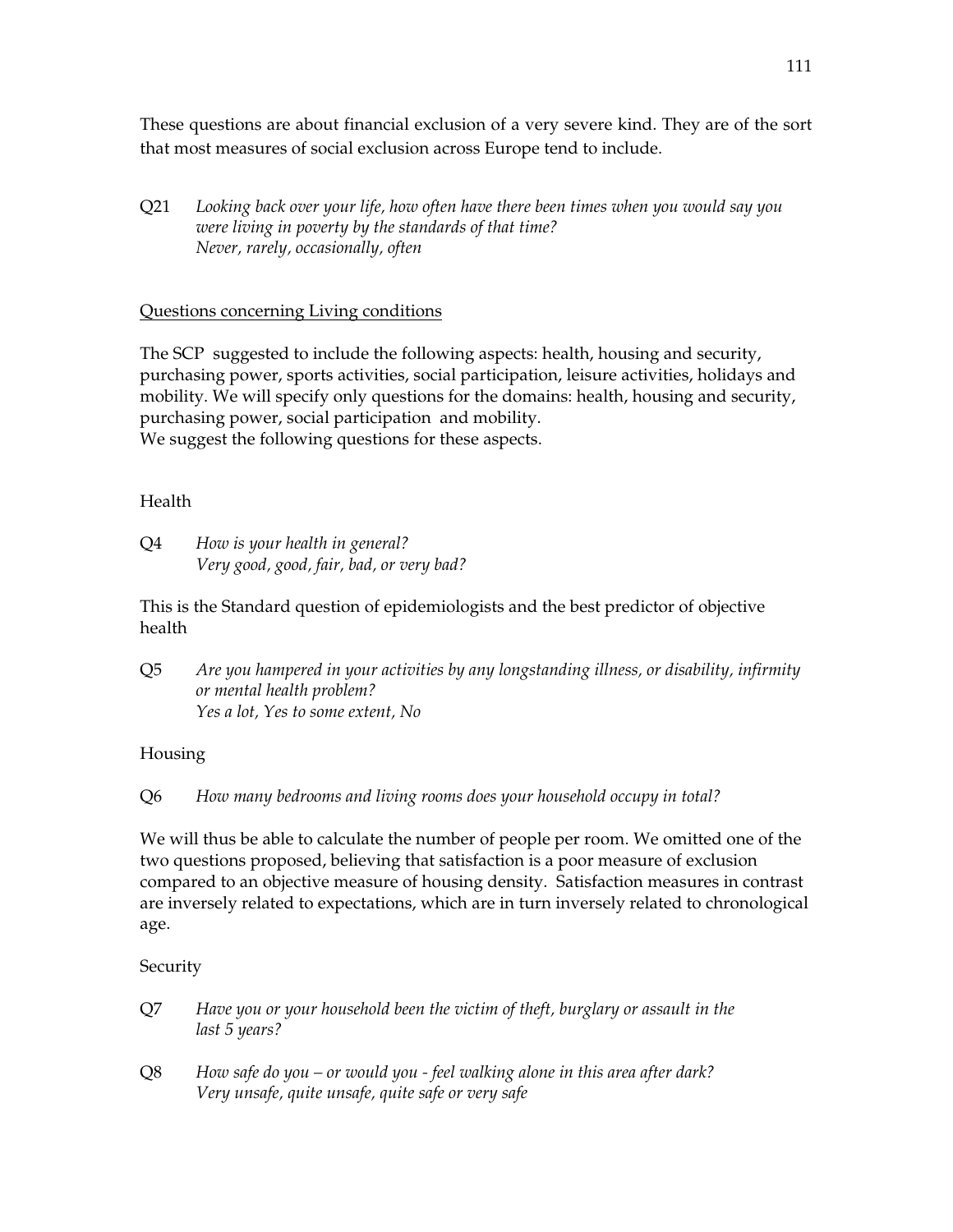This last questions is a proposed addition

Social/personal networks -

- Q9 *How often do you meet socially with friends, relatives and work colleagues? Every day, several times a week, once a week, several times a month, once a month, less often, never*
- Q10 *Do you have a friend or relative with whom you can discuss intimate and personal matters? Yes/No*
- Q11 *How often, if at all, do you participate in the activities or use the facilities of any club, society or association not related to your work? Every day, several times a week, once a week, several times a month, once a month, less often, never*

#### Mobility

Q12 Do you or does anyone in your household have regular use of a car? Yes/No

Again we have omitted one item here, believing it to be only spuriously related to social exclusion.

**Q15** *Compared to other people in your age group, how often do you take part in the social life and social activities around here?* 

*Much less than most Less than most About the same More than most Much more than most*

This last question is on (perceived social isolation and will be combined with others in a possible index of social exclusion.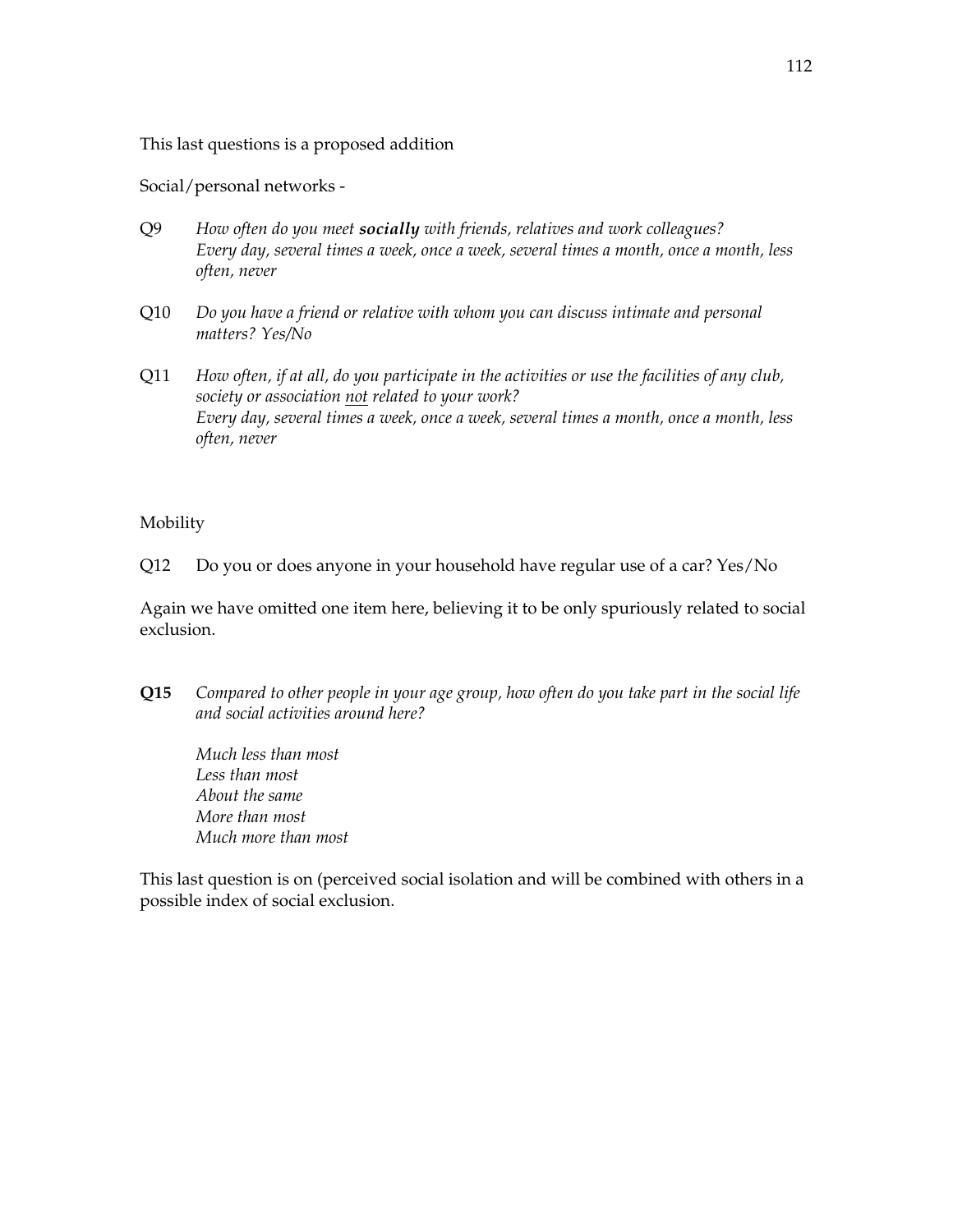#### Subjective variables

As output variables we suggest to use the Putnam items of social trust and the standard subjective wellbeing question:

#### Social trust

- Q13 *Generally speaking, would you say that most people can be trusted, or that you can't be too careful in dealing with people? Most people can be trusted/ Can't be too careful*
- Q14 *Do you think that most people would try to take advantage of you if they got the chance, or would they try to be fair? Try to take advantage/ try to be fair*

Although subjective measures, these two questions are key ones in the Putnam literature on social capital, the lack of which can be construed as an important form of social exclusion.

#### Subjective well being

Q16 *Taken all together, how would you say things are these days – are you very happy, fairly happy or not too happy?* 

This is the US GSS version of the so-called 'happiness' question that has been widely used internationally.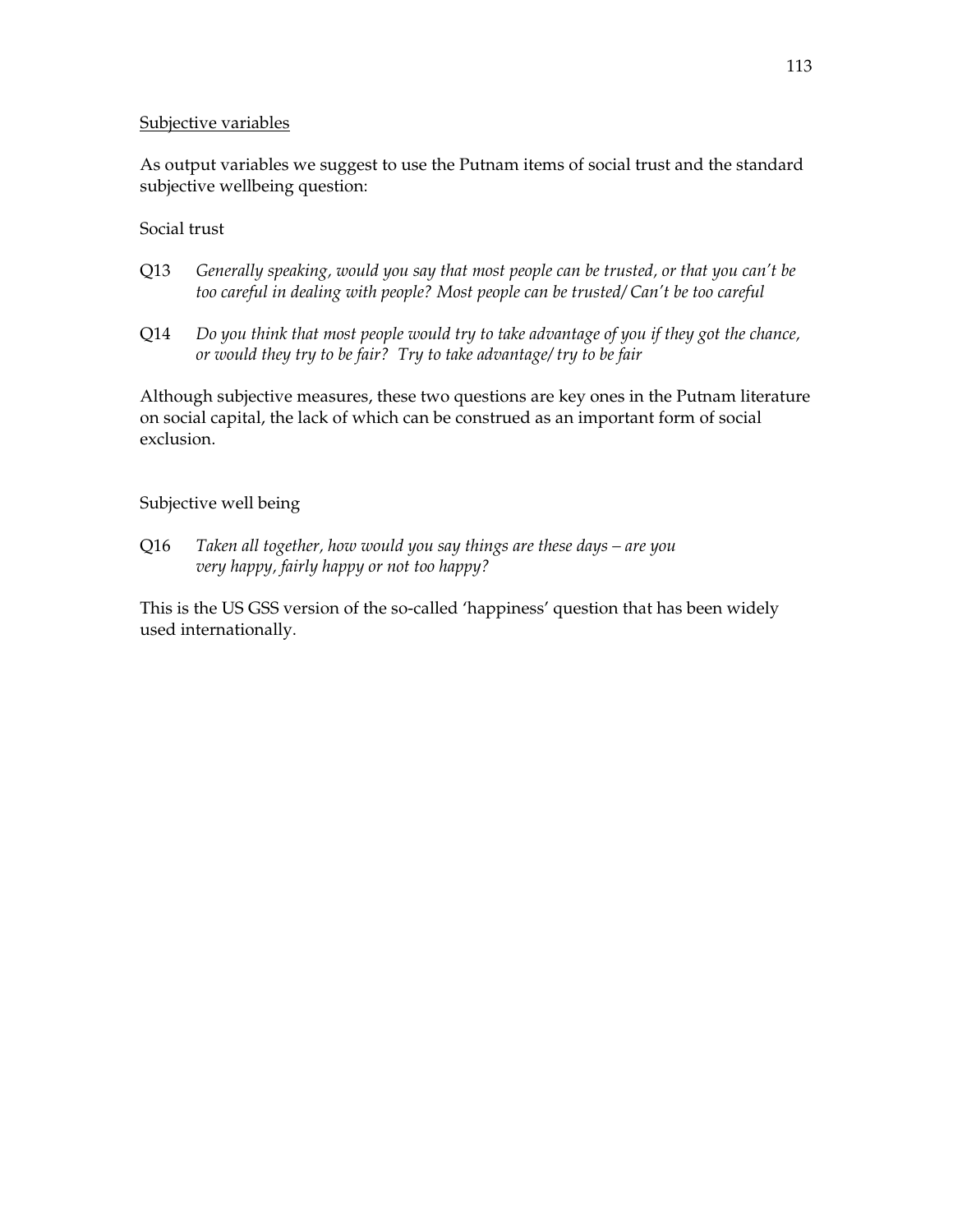#### *3.3.3 Post-pilot discussions*

The CCT decided that only two sets of questions of the exclusion part had to be tested in detail in the pilot study: measures of frequencies of contacts and the social trust questions. The first set was evaluated in order to evaluate how the frequencies could be asked given the discussion in the methodological literature (Schwartz et al\*). The second set was tested in detail because we were convinced that the dichotomous scale which was normally used for this questions was not the best method. The following results have been obtained.

#### The measurement of frequencies of contacts

To measure the frequency of the different activities three methods have been used. The first method specifies 7 categories with numeric specification of the activity in the categories (B7, F1 and F3). These frequencies are ordered from every day (1) to never (7). The second measure (L1 to L3) uses also 7 categories but with verbal category labels and ordered from never (1) to very often (7). Finally, the third method (L4-L6) uses again a 7 points category scale but now the category labels are again numeric and ordered from never (1) to every day (7).

All three measures have been presented to the respondents in the main questionnaire by the interviewer.

The quality of these different methods is presented below. Since the method effects are very small and nearly the same, only the reliabilities are presented.

| Reliabilities | Internet |         |     | family/friends |     | Organizations/clubs |
|---------------|----------|---------|-----|----------------|-----|---------------------|
| Method        | NL.      | GB      | NL. | GB             | NL  | GB                  |
| Numeric 7 cat | .98.     | $.95 -$ | -79 | .66            | .85 | .80                 |
| Verbal 7 cat  | .94      | 97      | -76 | .85            | .88 | .93                 |
| Numeric 7 cat | -99      | .98     |     | .87            | .94 | -97                 |

In both countries for all three topics the last method is the best one which is a 7 point numeric scale going from a low frequency to a high frequency. Although this is true the differences with the verbal scale going from low to high are not very large. Partially this may be due to the fact that these questions were asked very quickly after each other. However we should mention also that this result is in agreement with the result of the test of another variable where also the method with numeric labels turned out to be the best (Saris and Gallhofer 2002).

Before to make a recommendation we checked if the preferred measures also had the expected relationships with other variables. We expected the frequency of internet use to go together with education; the frequency of contact with family and friends should vary with the importance of family and friends and the frequency of participation in organizations should go together with membership of such organizations (we chose a sports club). The data showed that the expected relationships are indeed present in the British as well as the Dutch data as shown in the next table.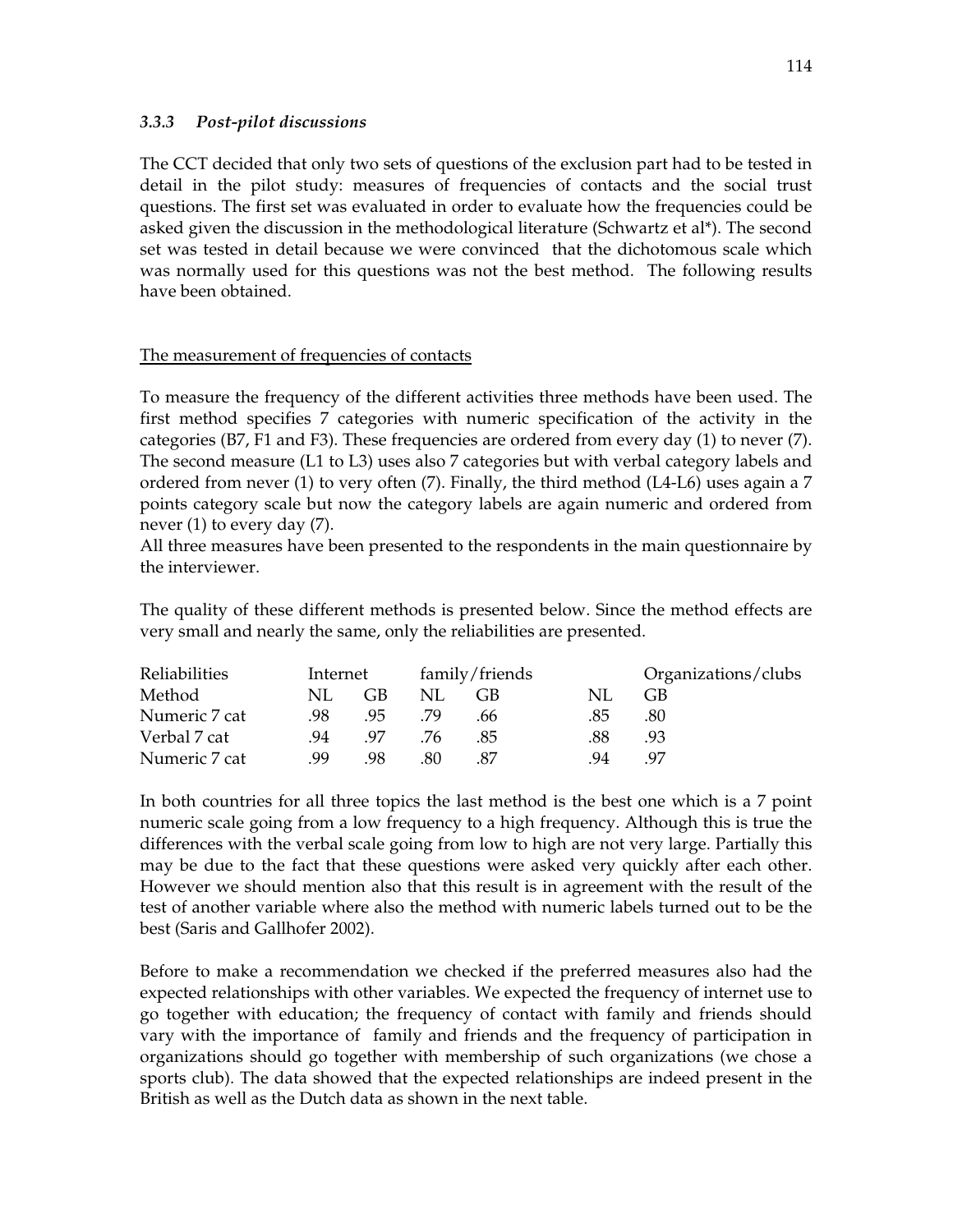|             |           | Relationship between frequency of contact with |                |      |                     |
|-------------|-----------|------------------------------------------------|----------------|------|---------------------|
|             |           | Internet                                       | family/friends |      | organizations/clubs |
| and         |           |                                                |                |      |                     |
| education   | GB        | .325                                           |                |      |                     |
|             | NL        | .271                                           |                |      |                     |
| Importance  | <b>GB</b> |                                                | .119           |      |                     |
| Friends     | NL        |                                                | .159           |      |                     |
| Doing sport | <b>GB</b> |                                                |                | .322 |                     |
|             | NL        |                                                |                | .368 |                     |

All these expected relationships are significantly different from zero even though we did not correct for measurement error. These results support the validity of these measures.

*Conclusion*: On the basis of these results we recommend for the first round of the ESS to use the numeric 7 point scale with the scores going from low to high in the main questionnaire.

#### The measurement of social trust

For the measurement of social trust three questions are used. The first concerns whether one can trust people or has to be careful. The second questions asks whether people are fair or will try to take advantage. The third concerns the question whether people try to help or only look for themselves. These judgments are asked using three different methods. The first method requires judgements on a bipolar 11 point scale (C15,C16,C17). The second requests in the drop off form judgements on a bipolar 5 point scale (N16.N17,N18). The third method asks judgements in a forced choice format with only two categories (N47,N48,N49). In the British pilot two versions of the questionnaire were used. The first version of the main questionnaire provided show cards for the 11 point scales while the second version did not. In that case the full instruction was given by the interviewer and no show card was used at all. Given this situation in the table evaluating the quality of the different measures two British questionnaires are presented and one Dutch questionnaire.

| Renaemly and vandity of the bocker traditional co |     |               |                 |     |                     |     |                 |     |                 |
|---------------------------------------------------|-----|---------------|-----------------|-----|---------------------|-----|-----------------|-----|-----------------|
|                                                   |     | Trust-careful |                 |     | Fair-take advantage |     | Helpful-Selfish |     |                 |
| Reliability                                       | NL  | GB1           | GB <sub>2</sub> | NL  | GB1                 | GB2 | NL              | GB1 | GB <sub>2</sub> |
| 11 pts cat                                        | .89 | .80           | .81             | .84 | .77                 | .86 | .73             | .85 | .79             |
| 5 pts cat                                         | .91 | .96           | .90             | .93 | .85                 | .80 | .90             | .85 | .88             |
| 2 pts cat                                         | .88 | .75           | .83             | .84 | .79                 | .79 | .81             | .82 | .83             |
| Validity                                          |     |               |                 |     |                     |     |                 |     |                 |
| 11pts cat                                         | .92 | .94           | .93             | .91 | .93                 | .93 | .88             | .94 | .92             |
| 5 pts cat                                         | .96 | .93           | .87             | .96 | .91                 | .83 | .96             | .91 | .86             |
|                                                   |     |               |                 |     |                     |     |                 |     |                 |

Reliability and validity of the social trust measures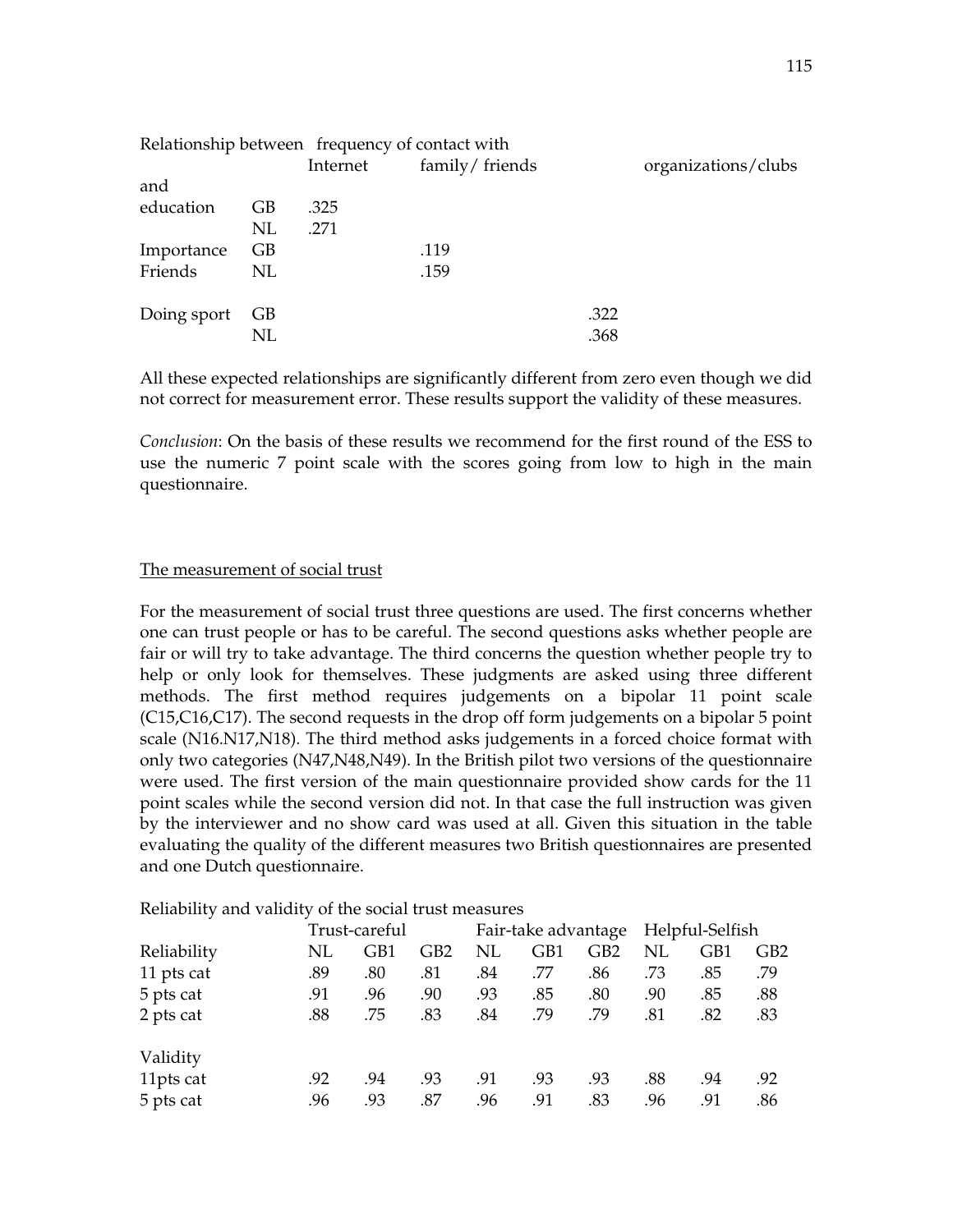| 2 pts cat |  |  | .90 .89 .92 .89 .90 .91 .89 .91 .92 |  |  |  |  |  |  |
|-----------|--|--|-------------------------------------|--|--|--|--|--|--|
|-----------|--|--|-------------------------------------|--|--|--|--|--|--|

This table shows that the forced choice two point scale is definitely worse in both countries than the 5 or 11 point scale with respect to validity while often the validity is the lowest i.e. the same as saying that the method effect is the largest. The evaluation of the 11 and 5 point scale is not so easy. One problem is that for an unclear reason the validity of the 5 point scale is lower in version 2 than in version 1 in Britain even though the questions were exactly the same and the administration (self completion) is also the same. If we ignore this point the validity of the 5 point scale is systematically lower than the validity of the 11 point scale in Britain but the opposite is true for the Dutch sample. With respect to the reliability the 5 point scale is better in the Dutch sample and also most of the time in the British samples.

This result is a bit in contradiction to our expectations and previous results with respect to the effect of the number of categories (Andrews 1984, Scherpenzeel and Saris 1997, Corten and Saris 2002) and the results for the measurement of satisfaction (Saris and Gallhofer 2002). A possible explanation could be that other factors on which the measures using the different methods vary. The most likely explanation is that the mode of administration has reduced the expected difference. Possible factors are: self administration of the questions, the number of fixed reference points. These factors have been reported in previous studies (Scherpenzeel and Saris 1997, Corten and Saris 2002) to have a positive effect on the reliability. Saris and Gallhofer (2003) mention that a long scale , like an 11 point scale, requires fixed reference points other wise there is too much variation in response functions across respondents which will look as lack of reliability.

Finally the table does not show a clear difference between the version 1 and 2 of the 11 point scale. The difference was that in version 1 show cards were used while this was not the case in version 2. The table shows that at least with respect to reliability and validity there are no significant differences between the two versions. So far we can not make a strong case pro or con the use of show cards. We will come to this question in the next section.

*Conclusion*: For the time being we would suggest to keep the measurement of social trust in the main questionnaire the same as it was in the pilot projects i.e. a 11 point scale.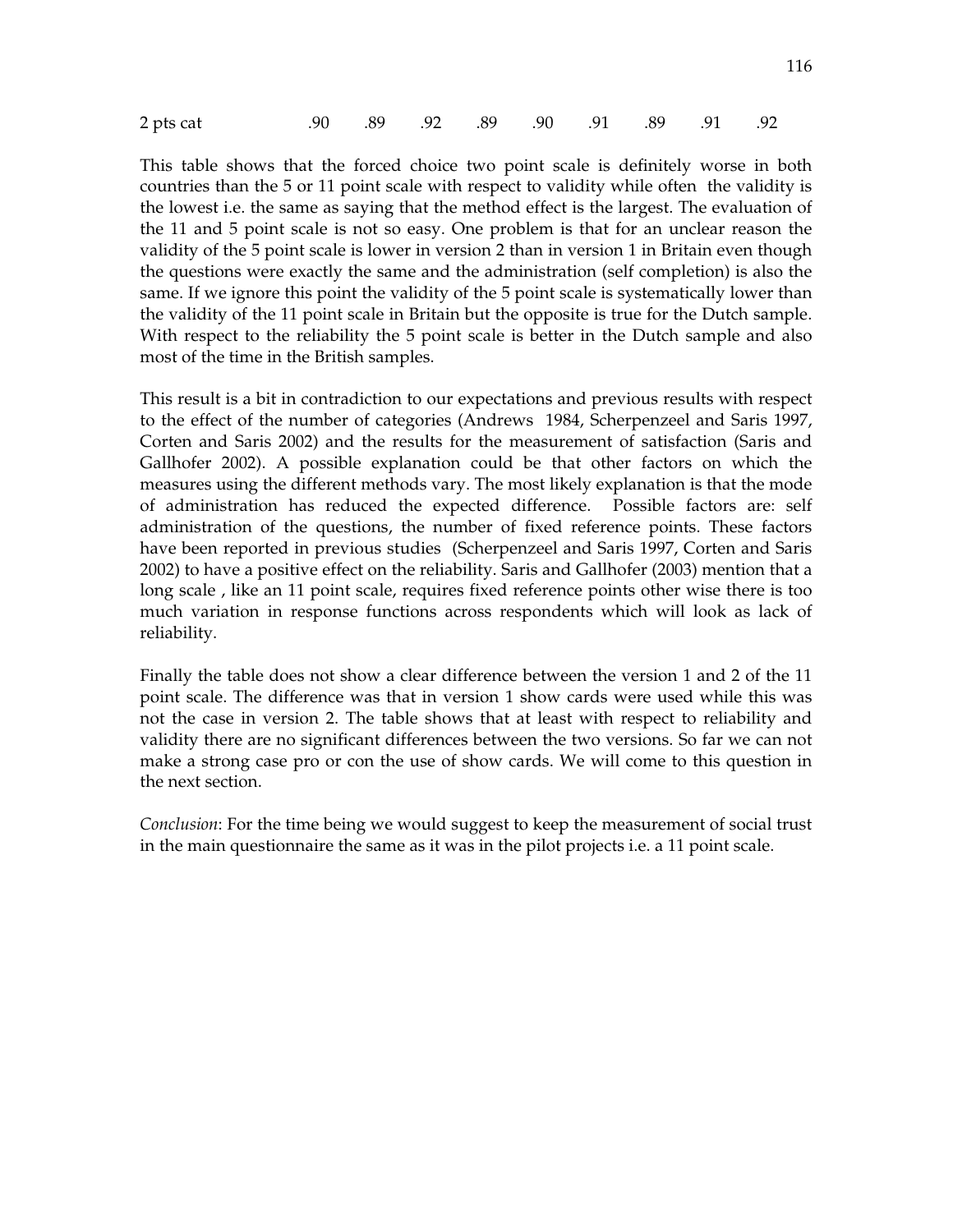#### **3.4 Final selection of items for Round 1**

As a result of the pilot analysis, and reviewing the overall length of the core questionnaire, the following items were included in the core questionnaire. As outlined in section 3.5, the items were selected in order to cover the various dimensions of exclusion without an explicit expectation that these would be combined for form a social exclusion index or scale. Our intention was to cover the range of factors (within limited number of items) in order for analysts to choose which items to include and how to combine them.

For items involving subjective judgments, 11 point scales with labels at the end points were used, with the most negative value label placed at 0 and the most positive value label at 10. This scale was chosen on the basis of the results of the pilot studies and previous studies by Andrews (1984) and Scherpenzeel and Saris (1997).

The items in the questionnaire are included below.

*A8 CARD 3: Using this card, generally speaking, would you say that most people can be trusted, or that you can't be too careful<sup>1</sup> in dealing with people? Please tell me on a score of 0 to 10, where 0 means you can't be too careful and 10 means that most people can be trusted.* 

| You can't<br>be too<br>careful |    |    |    |    |    |    |    |    |    | Most<br>people<br>can be<br>trusted | (Don't<br>know) |
|--------------------------------|----|----|----|----|----|----|----|----|----|-------------------------------------|-----------------|
| 00                             | 01 | 02 | 03 | 04 | 05 | 06 | 07 | 08 | 09 | 10                                  | 88              |

*A9 CARD 4: Using this card, do you think that most people would try to take advantage<sup>2</sup> of you if they got the chance, or would they try to be fair?* 

| Most people<br>would try to<br>take<br>advantage of |    |    |    |    |    |    |    |    | Most people<br>would try to<br>be fair | 'Don't<br>know) |
|-----------------------------------------------------|----|----|----|----|----|----|----|----|----------------------------------------|-----------------|
| me                                                  |    |    |    |    |    |    |    |    |                                        |                 |
| 00                                                  | 01 | 02 | 03 | 04 | 05 | 06 | 08 | 09 | 10                                     | 88              |



-

<sup>1</sup> "Can't be too careful": need to be wary or always somewhat suspicious

<sup>2</sup>"Take advantage": exploit or cheat; "fair": in the sense of treat appropriately and straightforwardly.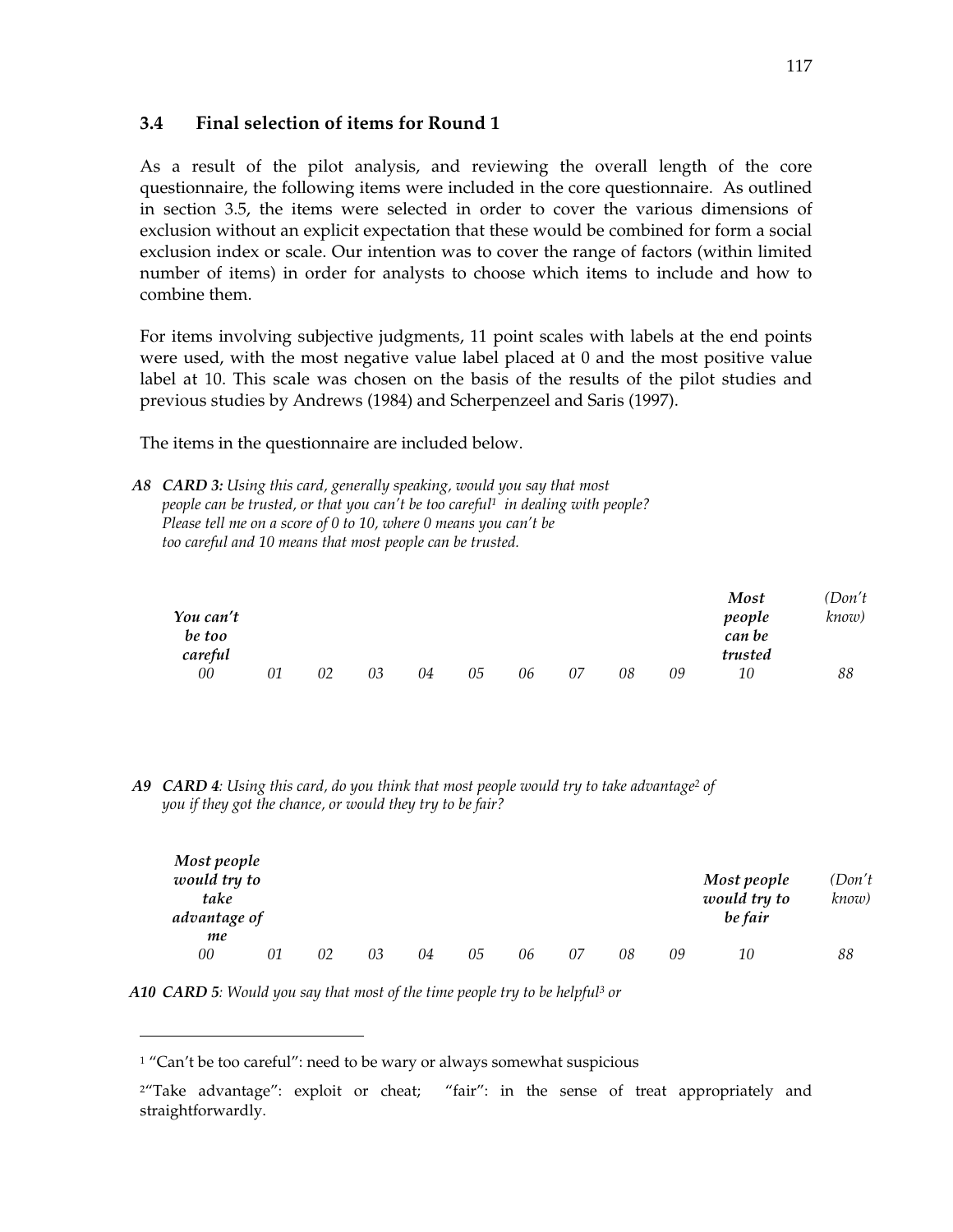| People<br>mostly look |    |    |    |    |    |    |    |    | People<br>mostly try |                  |                 |
|-----------------------|----|----|----|----|----|----|----|----|----------------------|------------------|-----------------|
| out for<br>themselves |    |    |    |    |    |    |    |    |                      | to be<br>helpful | (Don't<br>know) |
| 00                    | 01 | 02 | 03 | 04 | 05 | 06 | 07 | 08 | 09                   | 10               | 88              |

 *that they are mostly looking out for themselves? Please use this card.* 

 *B29 CARD 13 All things considered, how satisfied are you with your life as a whole nowadays? Please answer using this card, where 0 means extremely dissatisfied and 10 means extremely satisfied.* 

| Extremely<br>dissatisfied |    |    |    |    |    |    |    | Extremely<br>satisfied |    |    |    |
|---------------------------|----|----|----|----|----|----|----|------------------------|----|----|----|
| 00                        | 01 | 02 | 03 | 04 | 05 | 06 | 07 | 08                     | 09 | 10 | 88 |

 *C1 CARD 17 Taking all things together, how happy would you say you are? Please use this card.* 

| Extremely<br>unhappy |    |    |    |    |    |    |    |    |    | Extremely (Don't<br>happy | know) |
|----------------------|----|----|----|----|----|----|----|----|----|---------------------------|-------|
| 00                   | 01 | 02 | 03 | 04 | 05 | 06 | 07 | 08 | 09 | 10                        | 88    |

 *C2 CARD 18 Using this card, how often do you meet socially<sup>4</sup> with friends, relatives or work colleagues?* 

| 01 | Never                  |
|----|------------------------|
| 02 | Less than once a month |
| 03 | Once a month           |
| 04 | Several times a month  |
| 05 | Once a week            |
| 06 | Several times a week   |
| 07 | Every day              |
| 88 | (Don't know)           |

<sup>3</sup>The intended contrast is between self-interest and altruistic helpfulness.

-

4 "Meet socially" implies meet by choice rather than for reasons or either work or pure duty.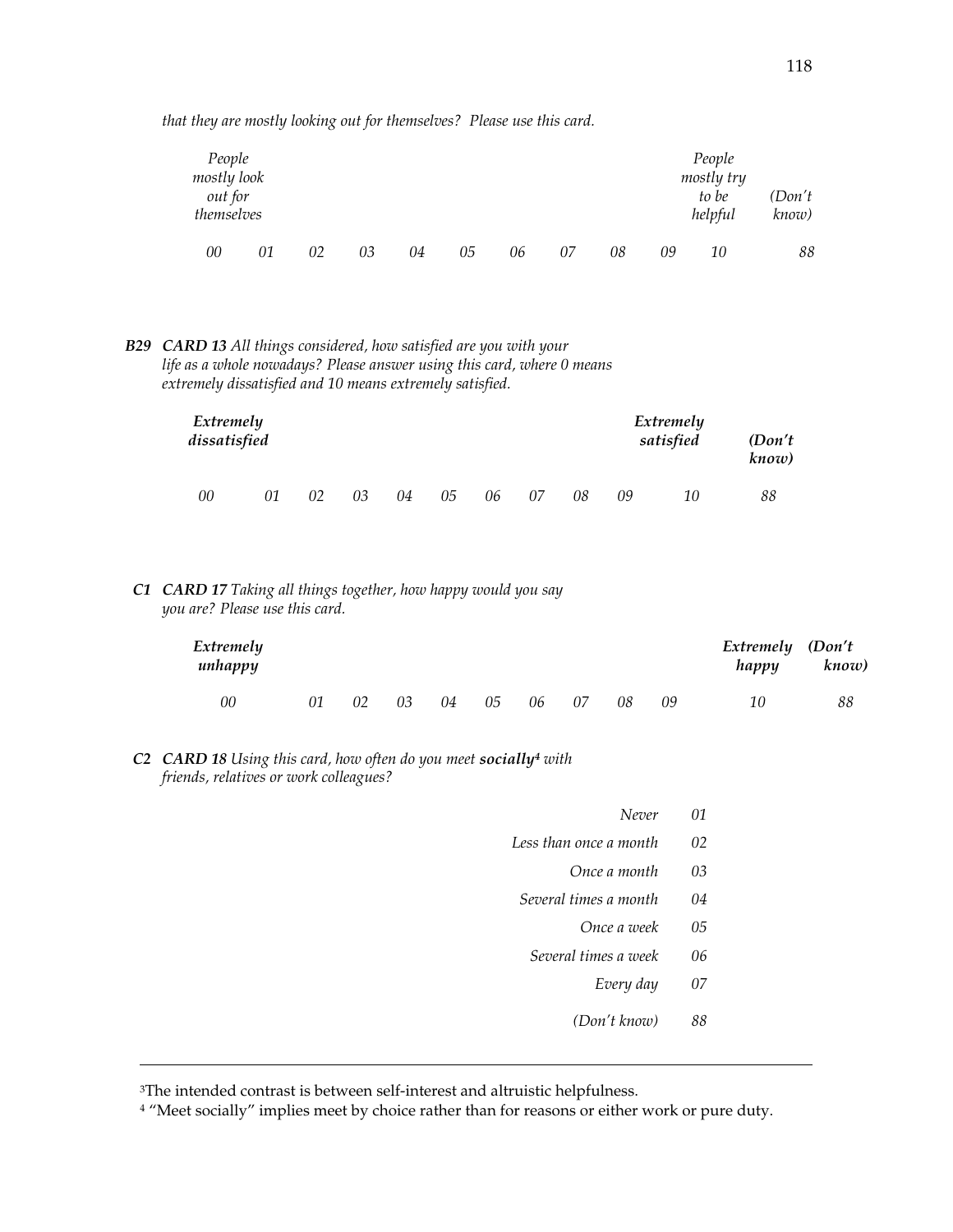- *C3 Do you have anyone with whom you can discuss intimate and personal<sup>5</sup> matters?*
- *Yes 1*
- *No 2* 
	- *(Don't know) 8*
	- *C4 CARD 19 Compared to other people of your age, how often would you say you take part in social activities6? Please use this card.* 
		- *Much less than most 1* 
			- *Less than most 2*
			- *About the same 3*
			- *More than most 4*
		- *Much more than most 5* 
			- *(Don't know) 8*
- *C5 Have you or a member of your household been the victim of a burglary or assault<sup>7</sup> in the last 5 years?*
- *Yes 1*
- *No 2* 
	- *(Don't know) 8*
- *C6 How safe do you or would you feel walking alone in this area<sup>8</sup> after dark? Do – or would – you feel*... *READ OUT*
- *very safe, 1*
- *safe, 2*
- *unsafe, 3* 
	- *or, very unsafe? 4* 
		- *(Don't know) 8*

l

<sup>5</sup>"Intimate" implies things like sex or family matters, "personal" could include work or occupational issues as well.

<sup>6</sup> Events/encounters with other people, by choice and for enjoyment rather than for reasons of work or duty.

<sup>7</sup> Physical assault

<sup>8</sup> Respondent's local area or neighbourhood.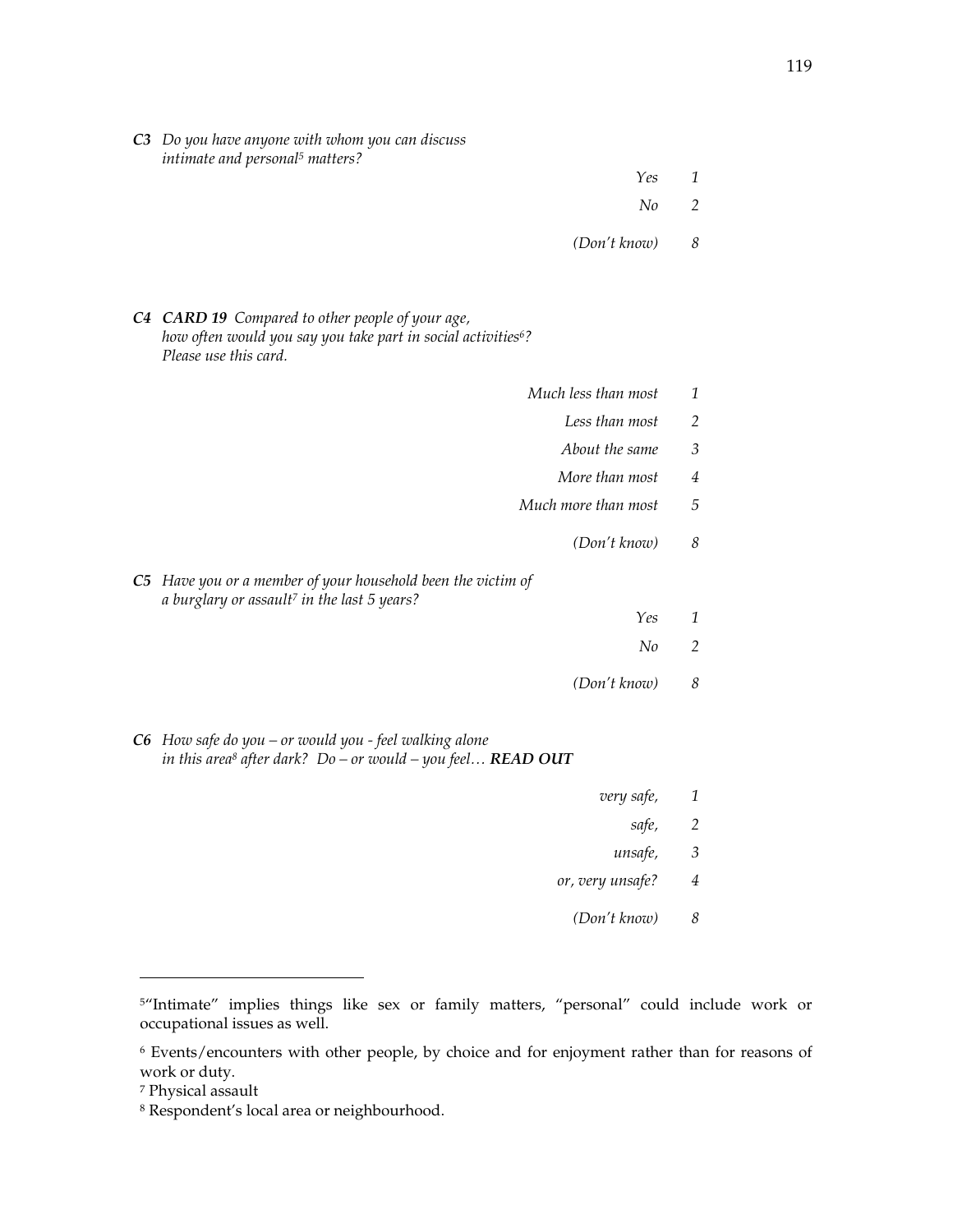| C7 How is your health <sup>9</sup> in general? Would you say it<br>is  READ OUT |              |   |
|---------------------------------------------------------------------------------|--------------|---|
| very good,                                                                      | 1            |   |
| good,                                                                           | 2            |   |
| fair,                                                                           | 3            |   |
| bad,                                                                            | 4            |   |
| or, very bad?                                                                   | 5            |   |
|                                                                                 | (Don't know) | 8 |

 *C8 Are you hampered10 in your daily activities in any way by any longstanding illness, or disability, infirmity or mental health problem? PROMPT IN RELATION TO PRECODES.* 

- *Yes a lot 1* 
	- *Yes to some extent 2*
- *No 3* 
	- *(Don't know) 8*

 *F31 CARD 57 Which of the descriptions on this card comes closest to how you feel11 about your household's income nowadays?* 

- *Living comfortably on present income 1* 
	- *Coping on present income 2*
- *Finding it difficult on present income 3*

 *Finding it very difficult on present income 4* 

 *(Don't know) 8* 

-

<sup>9</sup> Physical and mental health.

<sup>&</sup>lt;sup>10</sup> "Hampered" = limited, restricted in your daily activities

<sup>11</sup> "Feel": 'describe', 'view' or 'see'.